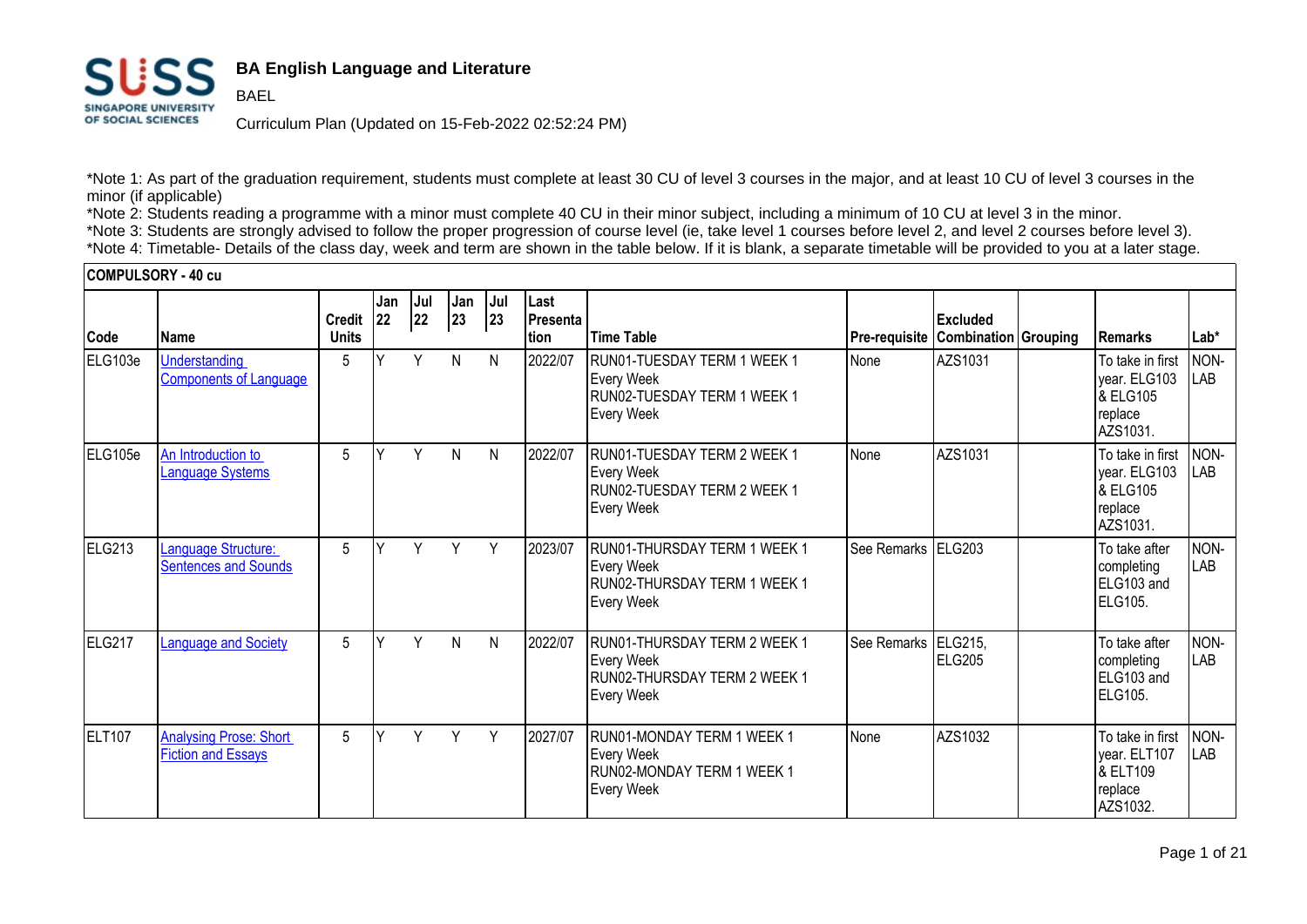| Code          | <b>IName</b>                                                                                                                                         | <b>Credit</b><br><b>Units</b> | Jan<br>22 | Jul<br>22 | Jan<br>$ 23\rangle$ | Jul<br>23    | Last<br><b>Presenta</b><br>Ition | <b>Time Table</b>                                                                                      | Pre-requisite   | <b>Excluded</b><br><b>Combination Grouping</b> | l Remarks                                                           | $Lab*$      |
|---------------|------------------------------------------------------------------------------------------------------------------------------------------------------|-------------------------------|-----------|-----------|---------------------|--------------|----------------------------------|--------------------------------------------------------------------------------------------------------|-----------------|------------------------------------------------|---------------------------------------------------------------------|-------------|
| <b>ELT109</b> | <b>Understanding Poems and</b><br>Plays                                                                                                              | 5                             | Y         | Y         | Y                   | Y            | 2024/07                          | RUN01-MONDAY TERM 2 WEEK 1<br><b>Every Week</b><br>RUN02-MONDAY TERM 2 WEEK 1<br><b>Every Week</b>     | None            | AZS1032                                        | To take in first<br>vear. ELT107<br>& ELT109<br>replace<br>AZS1032. | NON-<br>LAB |
| ELT209e       | <b>Analysing the Nineteenth-</b><br><b>Century Novel</b>                                                                                             | $5\phantom{.0}$               | Y         | Y         | $\mathsf{N}$        | N            | 2022/07                          | FRIDAY TERM 1 WEEK 1<br><b>Every Week</b>                                                              | See<br>Remarks. | ELT205                                         | To take after<br>completing<br>ELT107 and<br>ELT109.                | NON-<br>LAB |
| ELT211e       | Understanding<br>Shakespeare: Plays and<br>Sonnets                                                                                                   | 5                             | Y         | Y         | $\mathsf{N}$        | $\mathsf{N}$ | 2022/07                          | RUN01-FRIDAY TERM 2 WEEK 1<br><b>Every Week</b><br>RUN02-FRIDAY TERM 2 WEEK 1<br><b>Every Week</b>     | See<br>Remarks. | ELT203                                         | To take after<br>completing<br>ELT107 and<br>ELT109.                | NON-<br>LAB |
|               | LANGUAGE ELECTIVE - Minimum 15 cu at Level 3<br>Complete 15-65 cu of Language electives & 15-65 cu of Literature electives to make up 80 cu in total |                               |           |           |                     |              |                                  |                                                                                                        |                 |                                                |                                                                     |             |
|               |                                                                                                                                                      |                               |           |           |                     |              |                                  |                                                                                                        |                 |                                                |                                                                     |             |
| Code          | <b>IName</b>                                                                                                                                         | <b>Credit</b><br><b>Units</b> | Jan<br>22 | Jul<br>22 | Jan<br>23           | Jul<br> 23   | Last<br>Presenta<br>Ition        | <b>Time Table</b>                                                                                      | Pre-requisite   | <b>Excluded</b><br><b>Combination Grouping</b> | l Remarks                                                           | Lab*        |
| COM101e       | <b>Principles and Practice of</b><br>Communication                                                                                                   | 5                             | Υ         | Y         | Y                   | Y            | 2023/07                          | RUN01-TUESDAY TERM 1 WEEK 1<br><b>Every Week</b><br>RUN02-TUESDAY TERM 1 WEEK 1<br><b>Every Week</b>   |                 | SSC101e                                        |                                                                     | NON-<br>LAB |
| COM103e       | <b>Discourse: Critique and</b><br>Evaluation                                                                                                         | 5                             | Y         | Y         | Y                   | Y            | 2026/07                          | RUN01-THURSDAY TERM 1 WEEK 1<br><b>Every Week</b><br>RUN02-THURSDAY TERM 1 WEEK 1<br><b>Every Week</b> |                 | SSC103e                                        |                                                                     | NON-<br>LAB |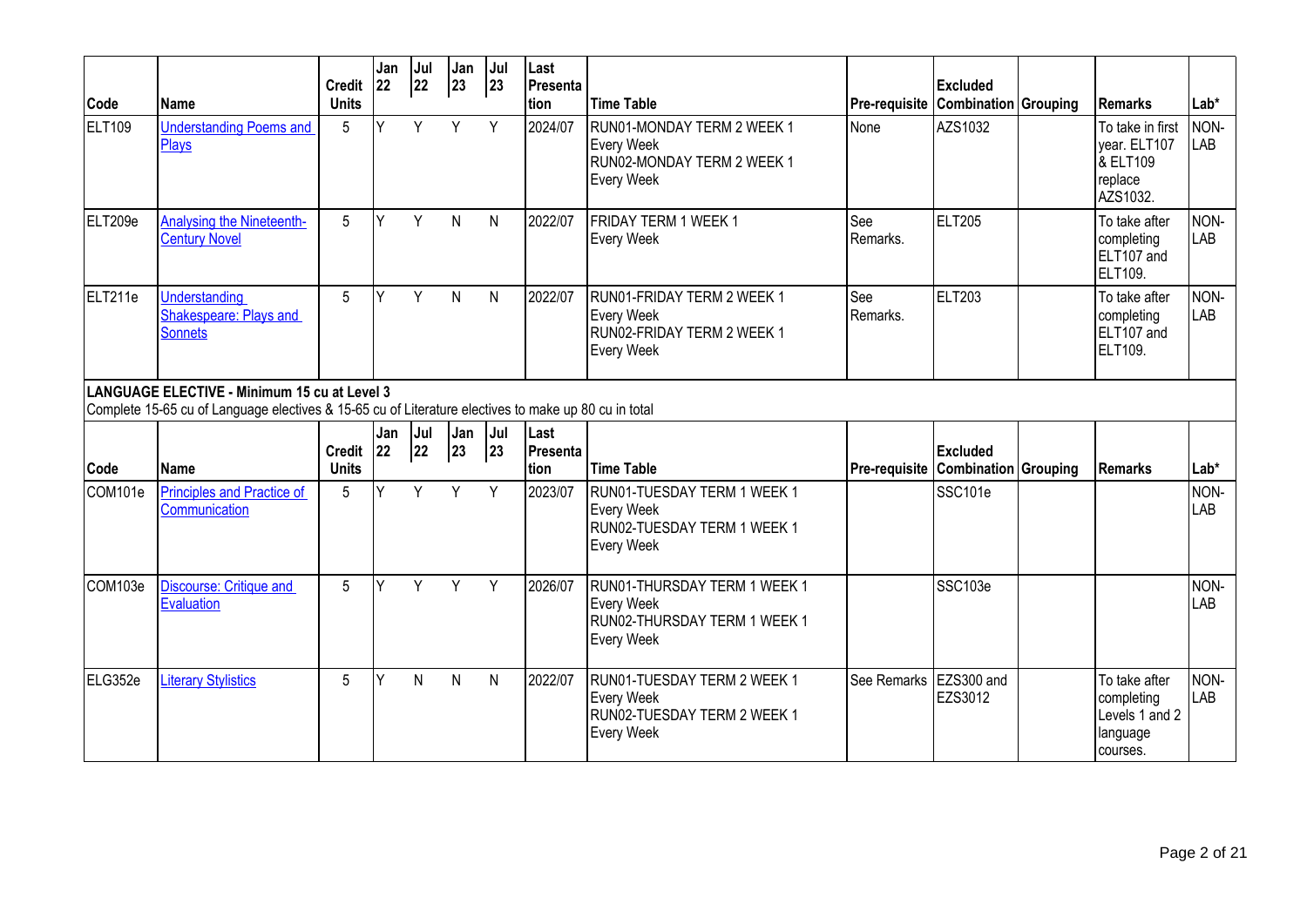| Code    | lName                           | <b>Credit</b><br><b>Units</b> | Jan<br>22 | Jul<br>22 | Jan<br>23    | Jul<br> 23   | Last<br>Presenta<br>Ition | <b>Time Table</b>                                                                                  |                      | <b>Excluded</b><br>Pre-requisite Combination Grouping | l Remarks                                                                            | $Lab*$             |
|---------|---------------------------------|-------------------------------|-----------|-----------|--------------|--------------|---------------------------|----------------------------------------------------------------------------------------------------|----------------------|-------------------------------------------------------|--------------------------------------------------------------------------------------|--------------------|
| ELG353e | <b>World Englishes</b>          | 5                             | Y         | N         | N            | $\mathsf{N}$ | 2022/07                   | FRIDAY TERM 1 WEEK 1<br><b>Every Week</b>                                                          | See Remarks   EZS399 |                                                       | To take after<br>completing<br>Levels 1 and 2<br>language<br>courses.                | NON-<br>LAB        |
| ELG354  | <b>Language and Literacy</b>    | 5                             | Υ         | N         | N            | N            | 2022/07                   | RUN01-TUESDAY TERM 1 WEEK 1<br><b>Every Week</b><br>RUN02-TUESDAY TERM 1 WEEK 1<br>Every Week      | See Remarks          | EZS300.<br>EZS3011,<br>EZS3012                        | To take after<br>completing<br>Levels 1 and 2<br>language<br>courses                 | NON-<br>LAB        |
| ELG355  | <b>English in Singapore</b>     | $5\phantom{.0}$               | Υ         | N         | $\mathsf{N}$ | $\mathsf{N}$ | 2022/07                   | RUN01-FRIDAY TERM 2 WEEK 1<br><b>Every Week</b><br>RUN02-FRIDAY TERM 2 WEEK 1<br><b>Every Week</b> | See<br>Remarks.      | <b>EZS399</b>                                         | To take after<br>completing<br>Levels 1 and 2<br>language<br>courses.                | NON-<br>LAB        |
| ELG356  | <b>Semantics and Pragmatics</b> | 5                             | İΝ        | Y         | $\mathsf{N}$ | $\mathsf{N}$ | 2022/07                   | <b>TUESDAY TERM 1 WEEK 1</b><br><b>Every Week</b>                                                  | See<br>Remarks.      | EZS3012                                               | To take after<br>completing<br>Levels 1 and 2<br>language<br>courses.                | NON-<br><b>LAB</b> |
| ELG357  | Phonetics                       | $5\phantom{.0}$               | Υ         | N.        | Y            | $\mathsf{N}$ | 2024/07                   | RUN01-MONDAY TERM 1 WEEK 1<br><b>Every Week</b><br>RUN02-MONDAY TERM 1 WEEK 1<br><b>Every Week</b> | See<br>Remarks.      | ESZ3111,<br>ESZ311 or<br><b>EZS318</b>                | To take after<br>completing<br>Levels 1 and 2<br>language<br>courses.                | NON-<br><b>LAB</b> |
| ELG358  | <b>Discourse Analysis</b>       | 5                             | N         | Y         | $\mathsf{N}$ | Y            | 2026/07                   | TUESDAY TERM 2 WEEK 1<br><b>Every Week</b>                                                         | See<br>Remarks.      | EZS3012                                               | To take after<br>completing<br>Levels 1 and 2<br>language<br>courses.                | NON-<br>LAB        |
| ELG359  | Phonology                       | 5                             | Υ         | N         | Y            | $\mathsf{N}$ | 2024/07                   | RUN01-MONDAY TERM 2 WEEK 1<br><b>Every Week</b><br>RUN02-MONDAY TERM 2 WEEK 1<br><b>Every Week</b> | See<br>Remarks.      | ESZ3111,<br>ESZ311 or<br><b>EZS318</b>                | To take after<br>completing<br>Levels 1 and 2<br>language<br>courses, and<br>ELG357. | NON-<br><b>LAB</b> |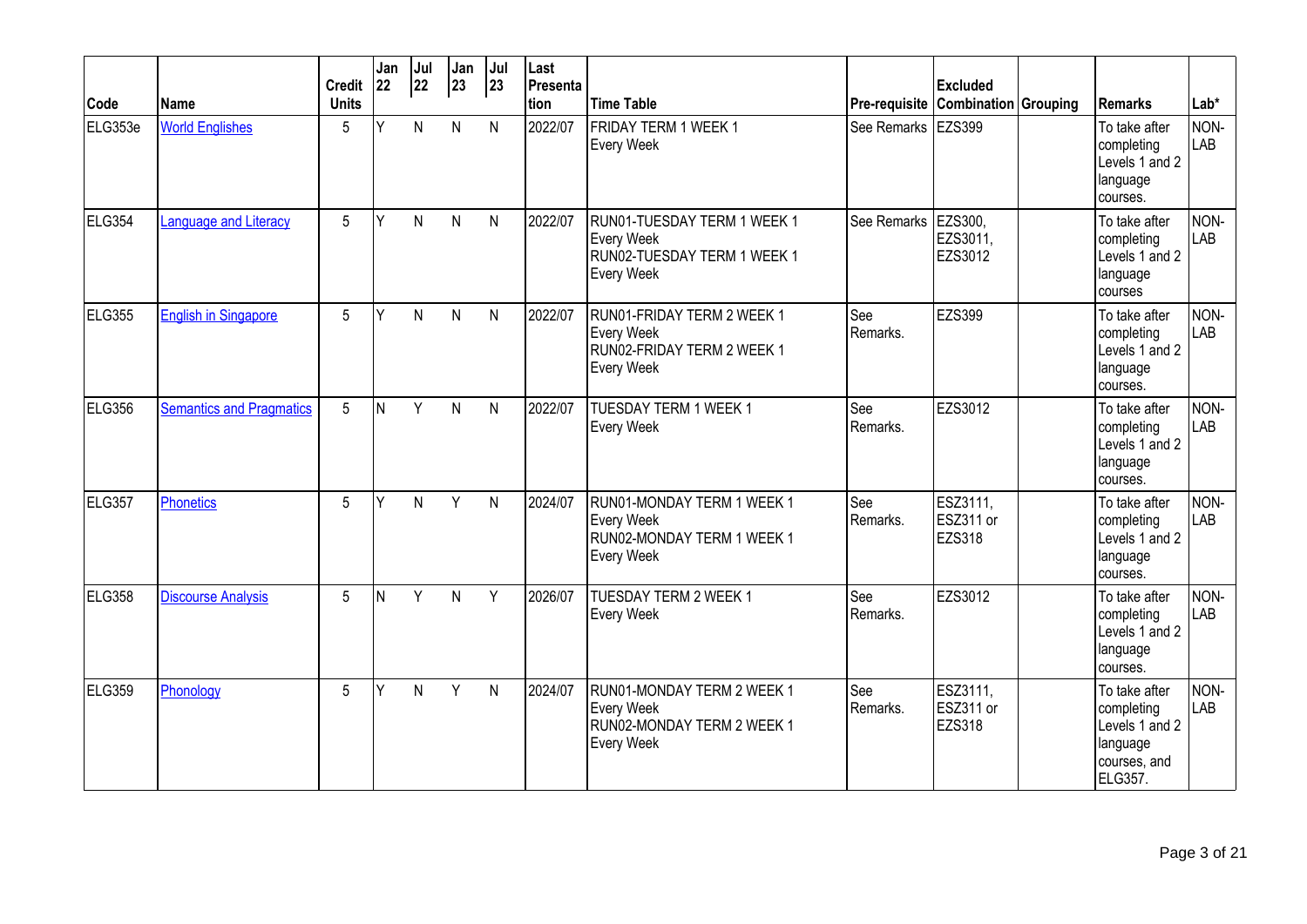| Code    | <b>Name</b>                                                                                                                                            | <b>Credit</b><br><b>Units</b> | Jan<br>22 | Jul<br>22 | Jan<br>$\boxed{23}$ | Jul<br> 23    | Last<br>Presenta<br>tion  | <b>Time Table</b>                                                                                      |                 | <b>Excluded</b><br><b>Pre-requisite Combination Grouping</b> | Remarks                                                                               | $Lab*$             |
|---------|--------------------------------------------------------------------------------------------------------------------------------------------------------|-------------------------------|-----------|-----------|---------------------|---------------|---------------------------|--------------------------------------------------------------------------------------------------------|-----------------|--------------------------------------------------------------|---------------------------------------------------------------------------------------|--------------------|
| ELG361e | <b>First Language Acquisition</b>                                                                                                                      | 5                             | N         | Y         | N                   | N             | 2022/07                   | <b>FRIDAY TERM 1 WEEK 1</b><br><b>Every Week</b>                                                       | See<br>Remarks. | <b>ESZ393</b>                                                | To take after<br>completing<br>Levels 1 and 2<br>language<br>courses.                 | NON-<br><b>LAB</b> |
| ELG363e | <b>Second Language</b><br>Learning                                                                                                                     | 5                             | ΙN        | Y         | $\mathsf{N}$        | N             | 2022/07                   | FRIDAY TERM 2 WEEK 1<br><b>Every Week</b>                                                              | See<br>Remarks. | <b>ESZ393</b>                                                | To take after<br>completing<br>Levels 1 and 2<br>language<br>courses.                 | NON-<br>LAB        |
| ELG365  | <b>Morphology</b>                                                                                                                                      | 5                             | İΝ        | Y         | $\mathsf{N}$        | N             | 2022/07                   | MONDAY TERM 1 WEEK 1<br><b>Every Week</b>                                                              | See<br>Remarks. | <b>ESZ3112</b>                                               | To take after<br>completing<br>Levels 1 and 2<br>language<br>courses.                 | NON-<br><b>LAB</b> |
|         | LITERATURE ELECTIVE - Minimum 15 cu at Level 3<br>Complete 15-65 cu of Language electives & 15-65 cu of Literature electives to make up 80 cu in total |                               |           |           |                     |               |                           |                                                                                                        |                 |                                                              |                                                                                       |                    |
| Code    | <b>Name</b>                                                                                                                                            | Credit 22<br><b>Units</b>     | Jan       | Jul<br>22 | Jan<br>23           | $ $ Jul<br>23 | Last<br>Presenta<br>Ition | <b>Time Table</b>                                                                                      |                 | <b>Excluded</b><br><b>Pre-requisite Combination Grouping</b> | l Remarks                                                                             | Lab*               |
| ELT255e | <b>Children's Literature</b>                                                                                                                           | 5                             | Y         | N         | N                   | $\mathsf{N}$  | 2022/07                   | RUN01-THURSDAY TERM 1 WEEK 1<br><b>Every Week</b><br>RUN02-THURSDAY TERM 1 WEEK 1<br><b>Every Week</b> | See Remarks     |                                                              | To take after<br>completing<br>Levels 1 and 2<br>compulsory<br>literature<br>courses. | NON-<br><b>LAB</b> |
| ELT371e | Jacobean Drama                                                                                                                                         | $5\phantom{.0}$               | Υ         | N         | $\mathsf{N}$        | $\mathsf{N}$  | 2022/07                   | RUN01-TUESDAY TERM 1 WEEK 1<br><b>Every Week</b><br>RUN02-TUESDAY TERM 1 WEEK 1<br><b>Every Week</b>   | See Remarks     |                                                              | To take after<br>completing<br>Levels 1 and 2<br>compulsory<br>literature<br>courses  | NON-<br>LAB        |
| ELT372e | <b>Topics in American</b><br>Literature                                                                                                                | 5                             | N         | Y         | $\mathsf{N}$        | Y             | 2024/07                   | <b>WEDNESDAY TERM 1 WEEK 2</b><br><b>Every Week</b>                                                    | See<br>Remarks. | AAZS3061                                                     | To take after<br>completing<br>Levels 1 and 2<br>compulsory<br>literature<br>courses  | NON-<br>LAB        |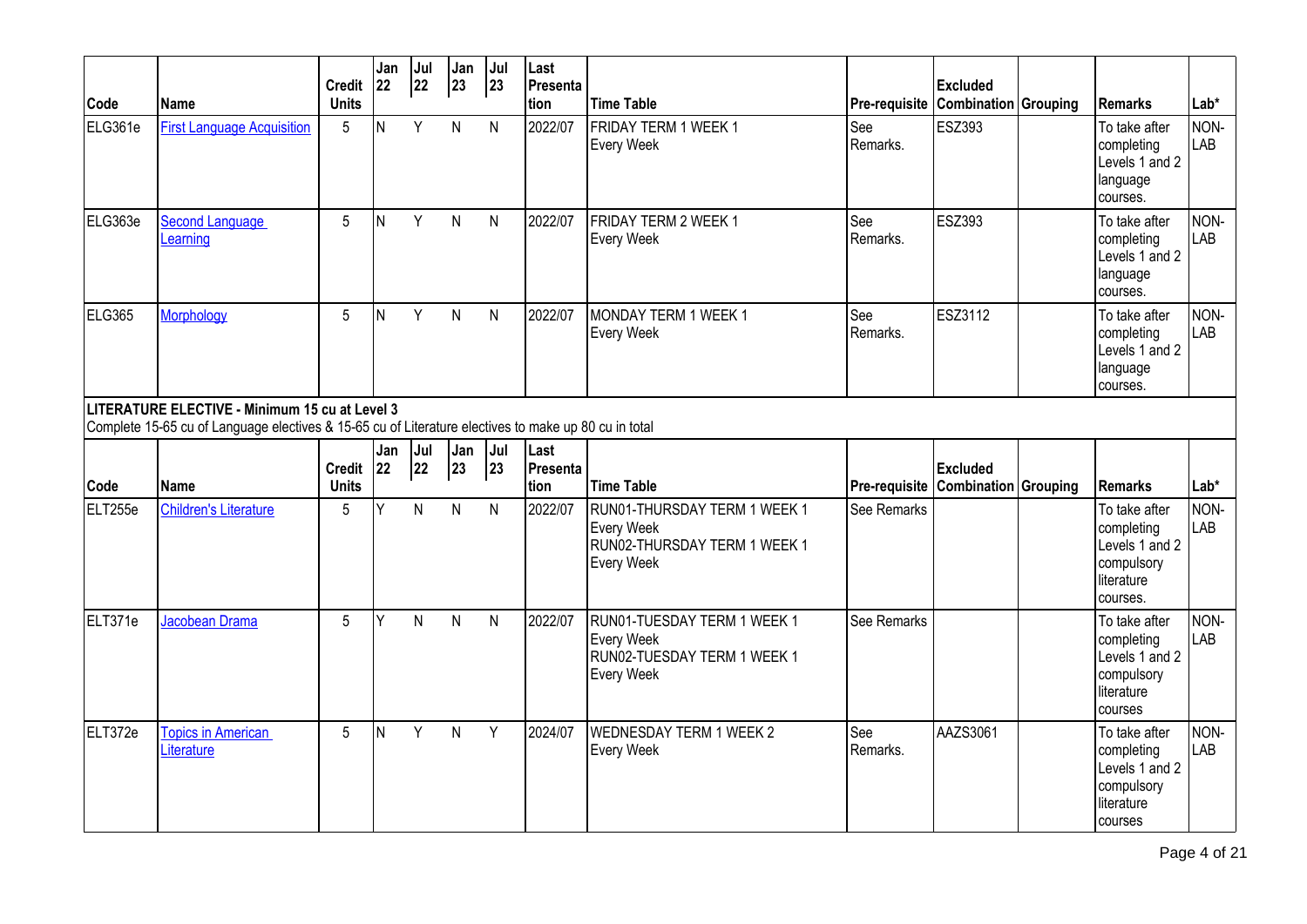| Code    | <b>IName</b>                                                                     | Credit 22<br><b>Units</b> | Jan | Jul<br>22    | Jan<br>23    | Jul<br>23    | Last<br>Presenta<br>tion | <b>Time Table</b>                                                                                        | Pre-requisite Combination Grouping | <b>Excluded</b> | <b>Remarks</b>                                                                        | Lab*               |
|---------|----------------------------------------------------------------------------------|---------------------------|-----|--------------|--------------|--------------|--------------------------|----------------------------------------------------------------------------------------------------------|------------------------------------|-----------------|---------------------------------------------------------------------------------------|--------------------|
| ELT376e | <b>Contemporary Literature</b>                                                   | 5                         | N   | Y            | N            | N            | 2022/07                  | <b>FRIDAY TERM 2 WEEK 1</b><br><b>Every Week</b>                                                         | See<br>Remarks.                    |                 | To take after<br>completing<br>Levels 1 and 2<br>compulsory<br>literature<br>courses. | NON-<br>LAB        |
| ELT377e | <b>Modern Poetry</b>                                                             | 5                         | ٧   | $\mathsf{N}$ | N            | $\mathsf{N}$ | 2022/07                  | RUN01-WEDNESDAY TERM 2 WEEK 1<br>Every Week<br>RUN02-WEDNESDAY TERM 2 WEEK 1<br>Every Week               | See<br>Remarks.                    |                 | To take after<br>completing<br>Levels 1 and 2<br>compulsory<br>literature<br>courses. | NON-<br><b>LAB</b> |
| ELT379e | <b>Topics in Modernism</b>                                                       | 5                         | Y   | N.           | $\mathsf{N}$ | $\mathsf{N}$ | 2022/07                  | RUN01-WEDNESDAY TERM 1 WEEK 1<br><b>Every Week</b><br>RUN02-WEDNESDAY TERM 1 WEEK 1<br><b>Every Week</b> | See<br>Remarks.                    |                 | To take after<br>completing<br>Levels 1 and 2<br>compulsory<br>literature<br>courses. | NON-<br>LAB        |
| ELT381e | <b>Singapore Literature</b>                                                      | 5                         | N   | Y            | N            | N            | 2022/07                  | WEDNESDAY TERM 2 WEEK 1<br><b>Every Week</b>                                                             | See<br>Remarks.                    |                 | To take after<br>completing<br>Levels 1 and 2<br>compulsory<br>literature<br>courses. | NON-<br>LAB        |
| FLM361  | Scriptwriting: Telling a<br><b>Compelling Story</b>                              | 5                         | N   | Y            | N            | Y            | 2027/07                  | <b>RUN01-FRIDAY TERM 1 WEEK 1</b><br><b>Every Week</b><br>RUN02-FRIDAY TERM 1 WEEK 1<br>Every Week       | <b>Nil</b>                         |                 |                                                                                       | NON-<br>LAB        |
| FLM363  | <b>Film Adaptations: The</b><br><b>Business of Reinterpreting</b><br>Shakespeare | 5                         | Y   | N.           | Y            | N            | 2025/07                  | <b>TUESDAY TERM 1 WEEK 1</b><br><b>Every Week</b>                                                        |                                    | <b>FLM355</b>   |                                                                                       | NON-<br><b>LAB</b> |

\* Students will be required to attend classes on day of presentation as well as on weekends or all classes may be on weekends.

**University Core - SUSS Core Table (2019/01 Intakes onwards)**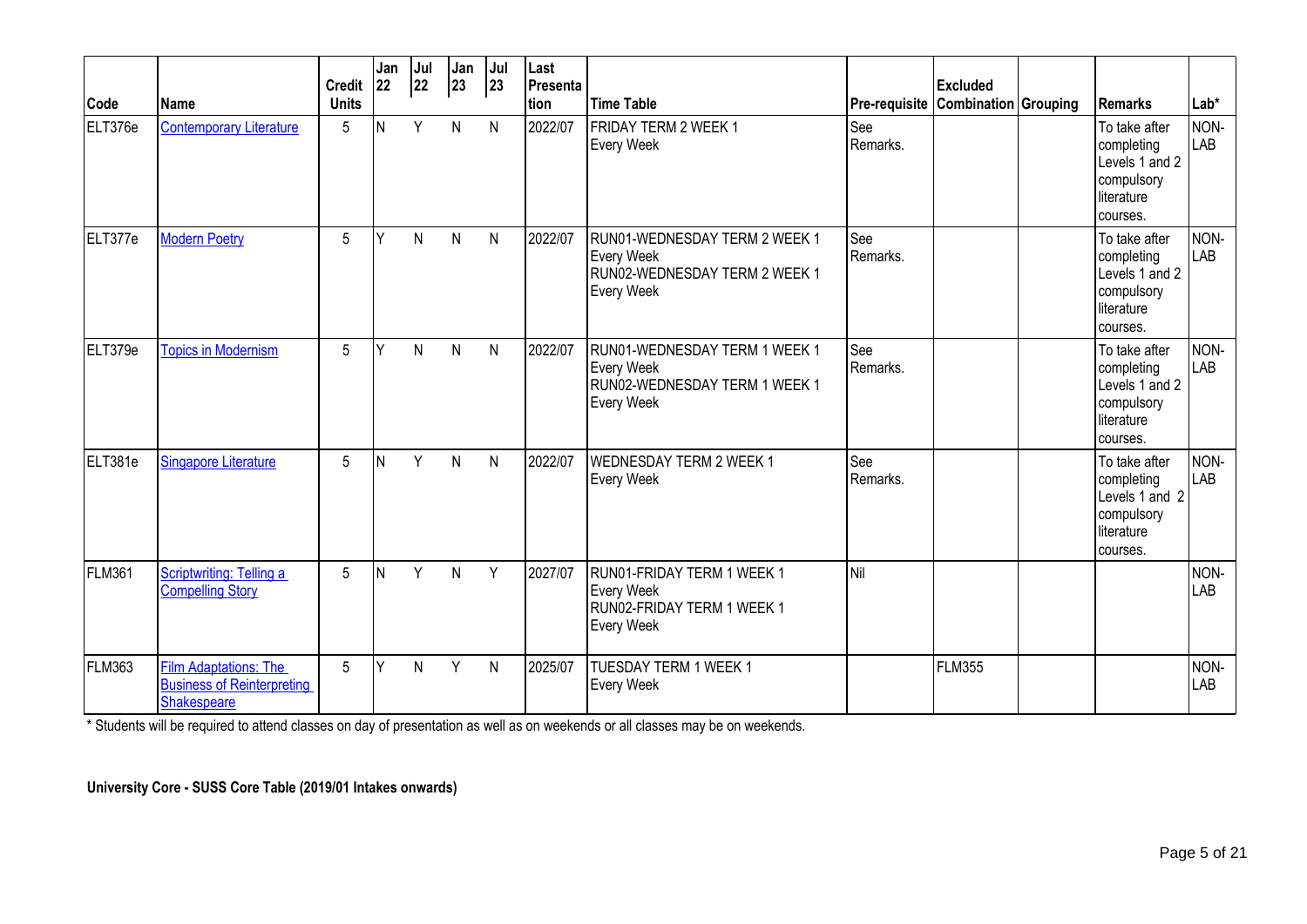|                    | <b>SUSS Core Compulsory - 10cu</b>  |                               |           |           |           |           |                          |                                                                                                                                                                                                                                       |                                                                                                                                                                                             |
|--------------------|-------------------------------------|-------------------------------|-----------|-----------|-----------|-----------|--------------------------|---------------------------------------------------------------------------------------------------------------------------------------------------------------------------------------------------------------------------------------|---------------------------------------------------------------------------------------------------------------------------------------------------------------------------------------------|
| Code               | Name                                | <b>Credit</b><br><b>Units</b> | Jan<br>22 | Jul<br>22 | Jan<br>23 | Jul<br>23 | <b>Last Presentation</b> | Time Table                                                                                                                                                                                                                            | <b>Remarks</b>                                                                                                                                                                              |
| SCO <sub>101</sub> | Why Do Good?                        | 2.50                          | Y         | Y         | Y         | Y         | 2026/07                  | RUN01-MONDAY TERM<br>Every Week<br>RUN02-FRIDAY TERM<br>Every Week<br>RUN03-MONDAY TERM 1<br>Every Week<br>RUN04-FRIDAY TERM 1<br>Every Week<br>RUN05-MONDAY TERM 2<br>Every Week<br>RUN06-WEDNESDAY TERM 2<br>Every Week             | Note: Run01 and Run02 are off<br>term classes that will start 3<br>weeks before and end 1 week<br>before the start of Term 1 in the<br>semester.                                            |
| SCO <sub>104</sub> | <b>Globalisation and Technology</b> | 2.50                          | Y         | Y         | Y         | Y         | 2026/07                  | RUN01-TUESDAY TERM<br>Every Week<br>RUN02-THURSDAY TERM<br>Every Week<br>RUN03-TUESDAY TERM 1<br>Every Week<br>RUN04-THURSDAY TERM 1<br>Every Week<br><b>RUN05-THURSDAY TERM 2</b><br>Every Week<br>RUN06-FRIDAY TERM 2<br>Every Week | RUN01 and RUN02 are off term<br>classes that will start 3 weeks<br>before and end 1 week before the<br>start of Term 1 in the semester.<br>Excluded combination: SCO103,<br>SCO123, SCO133. |
| SCO <sub>105</sub> | <b>Transforming Work</b>            | 2.50                          | Y         | Y -       | Y         | Y         | 2026/07                  | RUN01-MONDAY TERM<br>Every Week<br>RUN02-THURSDAY TERM<br>Every Week<br>RUN03-WEDNESDAY TERM 1<br>Every Week<br>RUN04-FRIDAY TERM 1<br>Every Week<br><b>RUN05-TUESDAY TERM 2</b><br>Every Week<br>RUN06-THURSDAY TERM 2<br>Every Week | RUN01 and RUN02 are off term<br>classes that will start 3 weeks<br>before and end 1 week before the<br>start of Term 1 in the semester.<br>Excluded combination: SCO113.                    |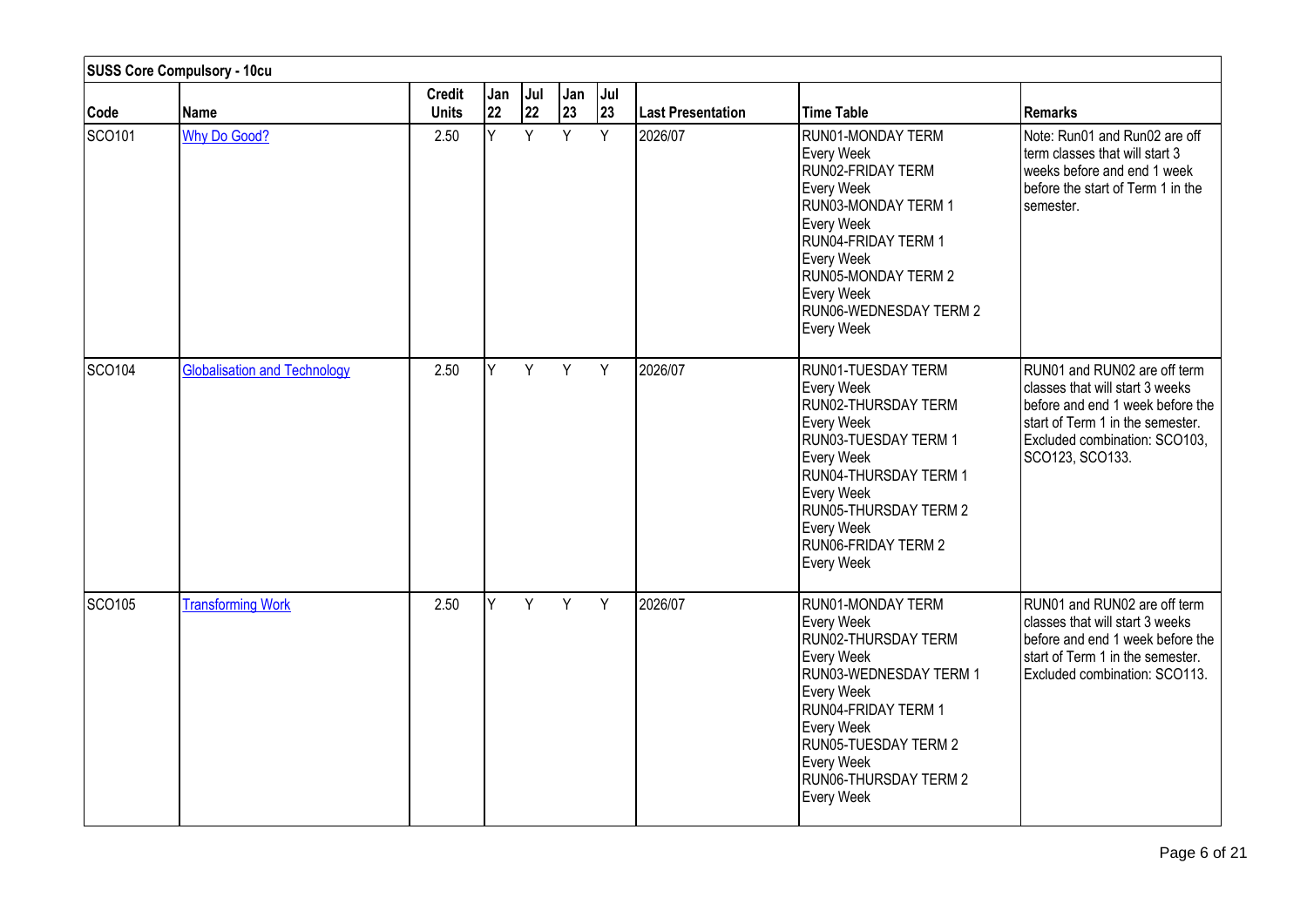| Code   | Name                              | <b>Credit</b><br><b>Units</b> | Jan<br> 22 | Jul<br> 22 | <b>Jan</b><br>23 | Jul<br> 23 | <b>Last Presentation</b> | Time Table                                                                                                                                                                                                                                         | Remarks                                                                                                                                                                   |
|--------|-----------------------------------|-------------------------------|------------|------------|------------------|------------|--------------------------|----------------------------------------------------------------------------------------------------------------------------------------------------------------------------------------------------------------------------------------------------|---------------------------------------------------------------------------------------------------------------------------------------------------------------------------|
| SCO107 | <b>Challenging Sustainability</b> | 2.50                          |            |            | ٧                | ٧          | 2026/07                  | RUN01-TUESDAY TERM<br>Every Week<br>RUN02-FRIDAY TERM<br>Every Week<br>RUN03-TUESDAY TERM 1<br>Every Week<br><b>RUN04-THURSDAY TERM 1</b><br>Every Week<br><b>RUN05-WEDNESDAY TERM 2</b><br>Every Week<br><b>RUNO6-FRIDAY TERM 2</b><br>Every Week | RUN01 and RUN02 are off term<br>classes that will start 3 weeks<br>before and end 1 week before the<br>Istart of Term 1 in the semester.<br>Excluded combination: SCO201. |

| University Core - UCore Table (up to 2018/07 Intakes)                                                                                                                                                                              |  |
|------------------------------------------------------------------------------------------------------------------------------------------------------------------------------------------------------------------------------------|--|
| A separate timetable will be issued<br>UCore Requirements<br>You have to complete a total of 10cu of UCore courses, including Essential Academic Writing Skills. You must complete at least one course from each of the 3 baskets. |  |

### Assessment

Assessment is conducted in class, online, via take-home assignments or final examination, depending on the course that you take. Each UCore course counts towards your CGPA and will be reflected in your academic transcript.

### **BASKET 1 (COMMUNICATION) - Minimum 2.5cu**

COR160 is retired and replaced with GSP160 from Jan 2022 semester. COR173e is conducted in Mandarin.

| Code               | <b>Name</b>                              | <b>Credit</b><br><b>Units</b> | Jan<br> 22 | Jul<br> 22 | <b>Jan</b><br>23 | Jul<br>23 | <b>Last Presentation</b> | Time Table                           | <b>IRemarks</b>                                                                                                                                                              |
|--------------------|------------------------------------------|-------------------------------|------------|------------|------------------|-----------|--------------------------|--------------------------------------|------------------------------------------------------------------------------------------------------------------------------------------------------------------------------|
| COR <sub>160</sub> | <b>Essential Academic Writing Skills</b> | 2.50                          |            | N          | N                | N         | 2021/07                  | <b>SATURDAY</b><br>Every Week        | Wef Jan 2022, GSP160 will be<br>replacing COR160. Students who<br>have not completed COR160 will<br>have to read GSP160, it is<br>Compulsory as a graduation<br>requirement. |
| COR <sub>161</sub> | <b>Presenting with Confidence</b>        | 2.50                          |            | N.         | N.               | N         | 2022/01                  | <b>SATURDAY WEEK 2</b><br>Every Week | Attendance is compulsory.                                                                                                                                                    |
| COR173e            | <b>Business Chinese</b>                  | 2.50                          |            | N.         | N.               | N         | 2019/01                  | ISATURDAY<br>Every Week              | Exclusion - BACLS, BACLE,<br><b>IBECCE and BATI. Excluded</b><br>combination: CDO161.                                                                                        |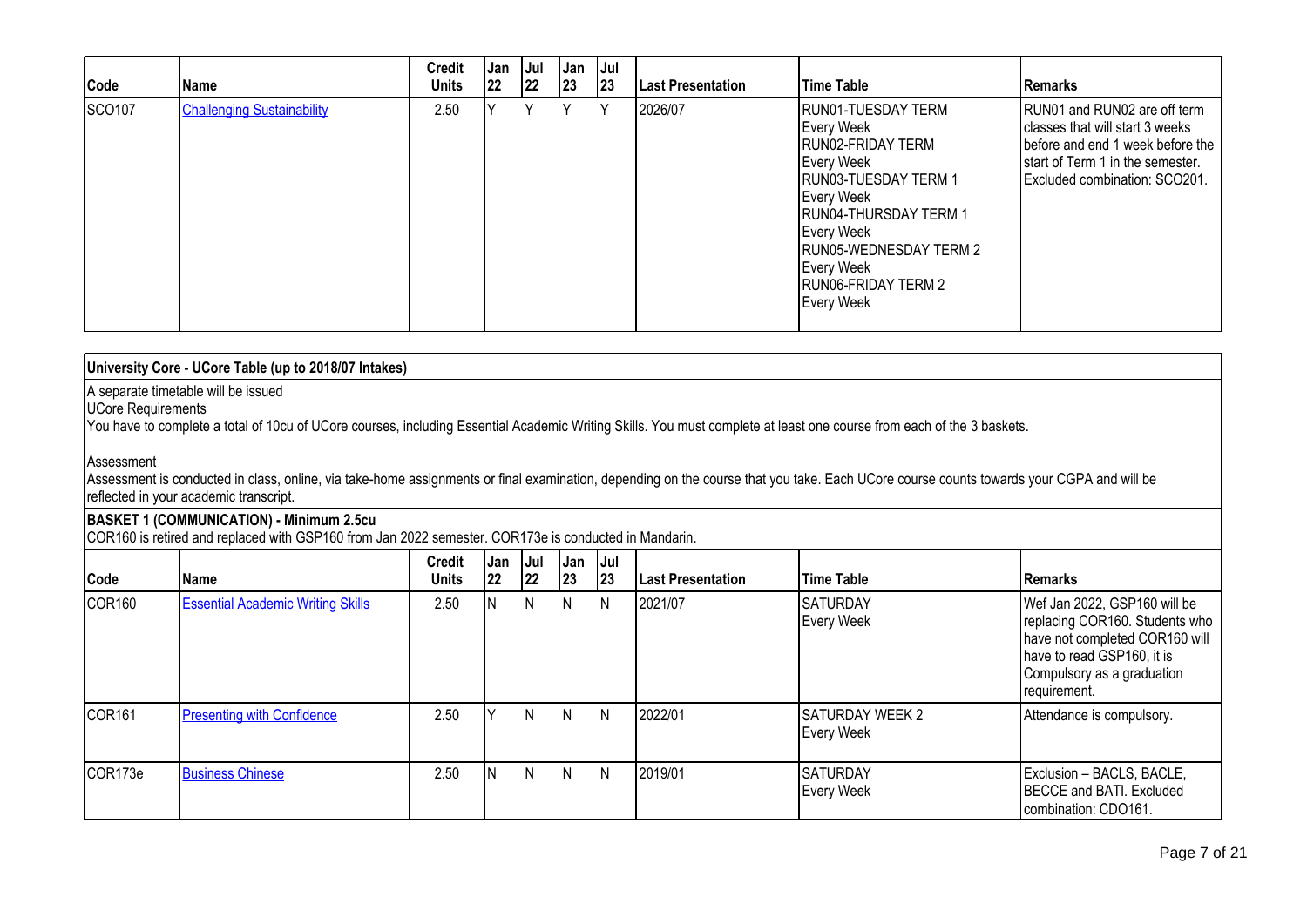| Code                                    | <b>Name</b>                                                                                                                                                                                                                                                                                                                                                                                                                                       | <b>Credit</b><br><b>Units</b> | Jan<br>22 | Jul<br>22 | Jan<br>23 | Jul<br>23 | <b>Last Presentation</b> | <b>Time Table</b>                            | <b>Remarks</b>                                                                                                                                                                                                                                                                                              |
|-----------------------------------------|---------------------------------------------------------------------------------------------------------------------------------------------------------------------------------------------------------------------------------------------------------------------------------------------------------------------------------------------------------------------------------------------------------------------------------------------------|-------------------------------|-----------|-----------|-----------|-----------|--------------------------|----------------------------------------------|-------------------------------------------------------------------------------------------------------------------------------------------------------------------------------------------------------------------------------------------------------------------------------------------------------------|
| GSP160                                  | <b>Writing for Academic Purposes</b>                                                                                                                                                                                                                                                                                                                                                                                                              | 2.50                          | ΙY.       | Y         | Y         | Y         | 2026/07                  | <b>WEDNESDAY TERM 2 WEEK 1</b><br>Every Week | Students enrolled before January<br>2019 semester are required to<br>complete COR160 as part of their<br>UCore requirement for graduation.<br>With the retirement of COR160,<br>students who have not completed<br>COR160 must register for<br>GSP160 as part of their UCore<br>requirement for graduation. |
|                                         | University Core - UCore Table (up to 2018/07 Intakes)                                                                                                                                                                                                                                                                                                                                                                                             |                               |           |           |           |           |                          |                                              |                                                                                                                                                                                                                                                                                                             |
| <b>UCore Requirements</b><br>Assessment | A separate timetable will be issued<br>You have to complete a total of 10cu of UCore courses, including Essential Academic Writing Skills. You must complete at least one course from each of the 3 baskets.<br>Assessment is conducted in class, online, via take-home assignments or final examination, depending on the course that you take. Each UCore course counts towards your CGPA and will be<br>reflected in your academic transcript. |                               |           |           |           |           |                          |                                              |                                                                                                                                                                                                                                                                                                             |
|                                         | <b>BASKET 2 (SKILLS) - Minimum 2.5cu</b><br>COR169 & COR171: Compulsory courses required by MOM for WSH Officer registration.                                                                                                                                                                                                                                                                                                                     |                               |           |           |           |           |                          |                                              |                                                                                                                                                                                                                                                                                                             |
| Code                                    | <b>Name</b>                                                                                                                                                                                                                                                                                                                                                                                                                                       | <b>Credit</b><br><b>Units</b> | Jan<br>22 | Jul<br>22 | Jan<br>23 | Jul<br>23 | Last Presentation        | <b>Time Table</b>                            | <b>Remarks</b>                                                                                                                                                                                                                                                                                              |
| <b>COR163</b>                           | <b>Executive Action Learning</b>                                                                                                                                                                                                                                                                                                                                                                                                                  | 2.50                          | lN.       | N         | N         | N         | 2020/07                  | <b>SATURDAY</b><br>Every Week                | Students have THREE attempts<br>for Pre-Class Quiz and are<br>required to achieve a minimum<br>grade of 60%; otherwise, they will<br>be deemed WITHDRAWN from<br>the course. Attendance is<br>COMPULSORY.                                                                                                   |
| COR165e                                 | <b>Thinking Critically</b>                                                                                                                                                                                                                                                                                                                                                                                                                        | 2.50                          | lN.       | N         | N         | N         | 2024/07                  | <b>SATURDAY</b><br>Every Week                | Students must complete a Pre-<br>Class Quiz (with THREE<br>attempts) and achieve a minimum<br>grade of 60% or they will be<br>deemed Withdrawn at the end of<br>the course. Excluded<br>Combination: COR203/SCO111.                                                                                         |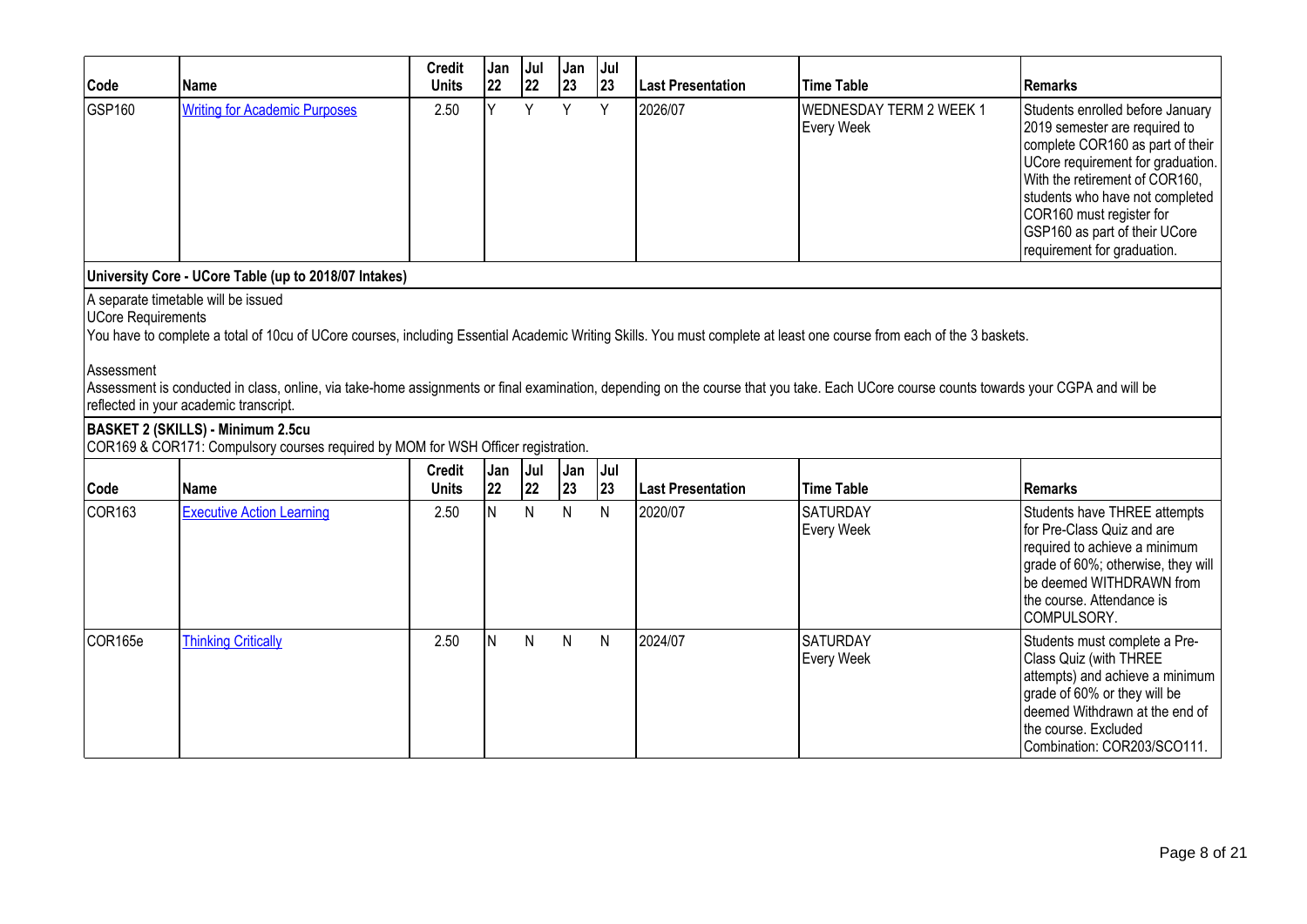| Code               | Name                                                     | <b>Credit</b><br><b>Units</b> | Jan<br>22 | Jul<br>22 | Jan<br>23    | Jul<br>23    | Last Presentation | <b>Time Table</b>                                            | <b>Remarks</b>                                                                                                                                                                                                                                                                                                                       |
|--------------------|----------------------------------------------------------|-------------------------------|-----------|-----------|--------------|--------------|-------------------|--------------------------------------------------------------|--------------------------------------------------------------------------------------------------------------------------------------------------------------------------------------------------------------------------------------------------------------------------------------------------------------------------------------|
| COR167e            | <b>Managing Your Personal Finances</b>                   | 2.50                          | Y         | N         | N            | N            | 2022/01           | RUN01-SATURDAY<br>Every Week<br>RUN02-SATURDAY<br>Every Week | Students must complete a Pre-<br>Class Quiz (with THREE<br>attempts) and achieve a minimum<br>grade of 60% or they will be<br>deemed as withdrawn at the end<br>of the course.                                                                                                                                                       |
| COR169e            | Lead and Influence                                       | 2.50                          | IN.       | N         | $\mathsf{N}$ | N            | 2019/01           | <b>SATURDAY</b><br>Every Week                                | COR169 is replaced by OST161.<br>Students will complete an online<br>quiz during Students must<br>complete a Pre-Class Quiz (with<br>THREE attempts) and achieve a<br>minimum grade of 60% or they will<br>be deemed as withdrawn at the<br>end of the course                                                                        |
| COR <sub>171</sub> | <b>Negotiation and Relationship</b><br><b>Management</b> | 2.50                          | Y         | N         | N            | N            | 2022/01           | <b>SATURDAY</b><br>Every Week                                | Excluded Combination: HRM321                                                                                                                                                                                                                                                                                                         |
| COR <sub>175</sub> | <b>Design Thinking for Innovation</b>                    | 5                             | IN.       | N         | $\mathsf{N}$ | N            | 2024/07           | <b>SATURDAY</b><br>Every Week                                | Students have THREE attempts<br>for Pre-Class Quiz which required<br>to achieve a minimum grade of<br>60% and all assessments are<br>compulsory; 75% COMPULSORY<br>attendance includes the graded<br>group presentation which<br>assessed during the 6th seminar.<br>Otherwise, students will be<br>deemed WITHDRAWN from<br>course. |
| COR201e            | <b>Reflection and ePortfolio</b>                         | 2.50                          | IN.       | N         | N            | $\mathsf{N}$ | 2019/01           | <b>SATURDAY</b><br>Every Week                                | Students must complete a Pre-<br>Class Quiz (with THREE<br>attempts) and achieve a minimum<br>grade of 60% or they will be<br>deemed as withdrawn at the end<br>of the course                                                                                                                                                        |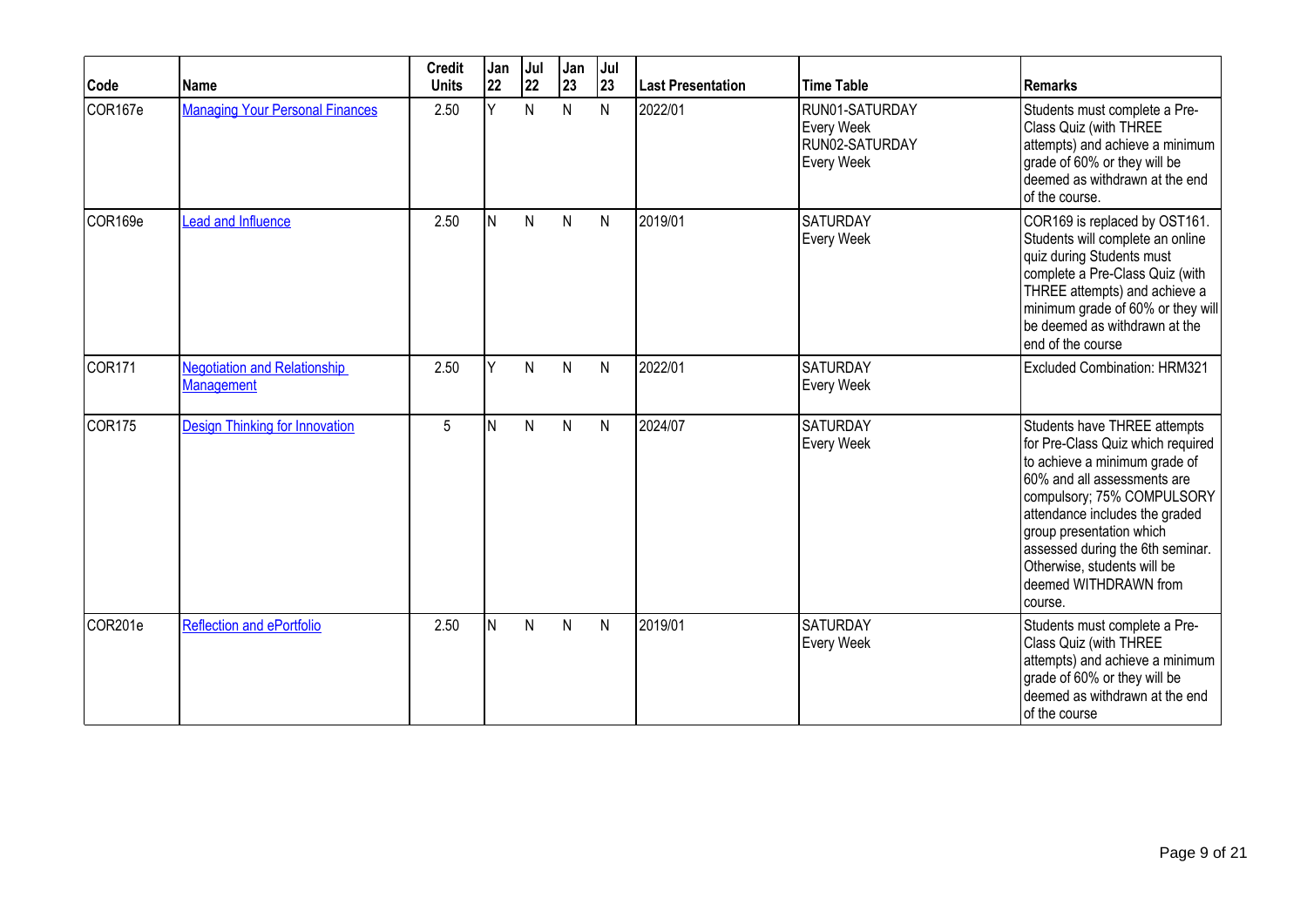| Code          | Name                                             | <b>Credit</b><br><b>Units</b> | Jan<br>22 | Jul<br>22 | Jan<br>23 | Jul<br>23 | <b>Last Presentation</b> | <b>Time Table</b>                                                                      | <b>Remarks</b>                                                                                                                                                                                                                                    |
|---------------|--------------------------------------------------|-------------------------------|-----------|-----------|-----------|-----------|--------------------------|----------------------------------------------------------------------------------------|---------------------------------------------------------------------------------------------------------------------------------------------------------------------------------------------------------------------------------------------------|
| COR203        | <b>Critical, Creative and Systems Thinking</b>   | 2.50                          | IN.       | N         | N         | N         | 2024/07                  | <b>SATURDAY</b><br><b>Every Week</b>                                                   | Students must complete a Pre-<br>Class Quiz (with THREE<br>attempts) and achieve a minimum<br>grade of 60% or they will be<br>deemed Withdrawn at the end of<br>the course. Attendance is<br>compulsary. Excluded<br>Combination: COR165          |
| <b>GSP100</b> | <b>General Electives</b>                         | ۰                             |           | Y         | Υ         | Y         | 2026/07                  |                                                                                        |                                                                                                                                                                                                                                                   |
| GSP188e       | <b>LEADING IN AN AGE OF</b><br><b>DISRUPTION</b> | 2.50                          |           | Y         | Y         | Y         | 2026/07                  | RUN01-TUESDAY TERM 2 WEEK 1<br>Every Week<br>RUN02-TUESDAY TERM 2 WEEK 1<br>Every Week | Students must complete a Pre-<br>Class Quiz (with THREE<br>attempts) and achieve a minimum<br>grade of 60% or they will be<br>deemed as withdrawn at the end<br>of the course. Attendance is<br>compulsory.                                       |
| GSP303        | <b>SUSS Entrepreneurship Bootcamp</b>            | 5                             | ΙN        | N         | N         | N         | 2024/07                  |                                                                                        | This is an inter-semester course<br>Iwhich its F2F sessions are<br>scheduled from June to July. All<br>assessments are compulsory.<br>Minimum of 75% attendance is<br>required. Otherwise, students will<br>be deemed to WITHDRAW from<br>course. |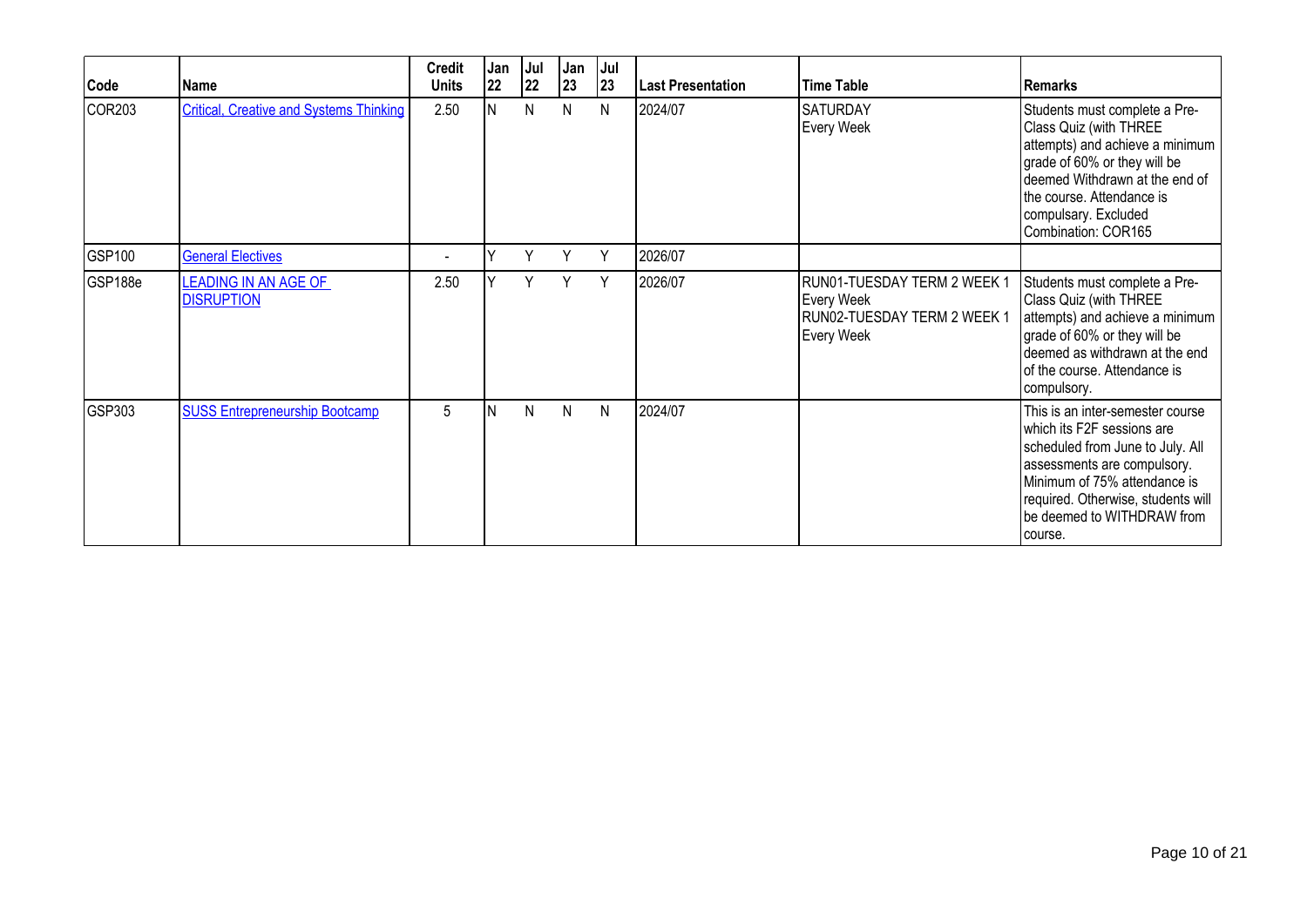## **University Core - UCore Table (up to 2018/07 Intakes)**

A separate timetable will be issued

UCore Requirements

You have to complete a total of 10cu of UCore courses, including Essential Academic Writing Skills. You must complete at least one course from each of the 3 baskets.

Assessment

Assessment is conducted in class, online, via take-home assignments or final examination, depending on the course that you take. Each UCore course counts towards your CGPA and will be reflected in your academic transcript.

**BASKET 3 (THE WORLD AND I) - Minimum 2.5cu** CLC001, CLC002 & CLC003 are all conducted in Mandarin.

| Code          | Name                                     | <b>Credit</b><br><b>Units</b> | Jan<br> 22 | Jul<br>22 | Jan<br>23 | Jul<br>23 | <b>Last Presentation</b> | Time Table                                                                                                                        | <b>Remarks</b>                                                                                                                                                                                                                             |
|---------------|------------------------------------------|-------------------------------|------------|-----------|-----------|-----------|--------------------------|-----------------------------------------------------------------------------------------------------------------------------------|--------------------------------------------------------------------------------------------------------------------------------------------------------------------------------------------------------------------------------------------|
| ANL203        | <b>Analytics for Decision-Making</b>     | 5                             |            | Y         | Y         | Y         | 2027/07                  | RUN01-FRIDAY TERM 1 WEEK 2<br>Every Week<br>RUN02-FRIDAY TERM 1 WEEK 2<br>Every Week<br>VRUN01-FRIDAY TERM 1 WEEK 2<br>Every Week |                                                                                                                                                                                                                                            |
| <b>BUS366</b> | Lean Six Sigma                           | 5                             |            | Y         | N         | Y         | 2026/07                  | RUN01-TUESDAY TERM 1 WEEK 2<br>Every Week<br>RUN02-TUESDAY TERM 1 WEEK 2<br>Every Week                                            | Please note that the attempt<br>period for the Pre-Course Quiz will<br>start before this course<br>commences. Students who fail to<br>attain at least 60% for the Pre-<br>Course Quiz will be deemed to<br>have withdrawn from the course. |
| CCS101e       | The Making of Modern China               | 5                             |            | Y         | N         | Y         | 2027/07                  | MONDAY TERM 1 WEEK 1<br>Every Week                                                                                                | The course is conducted in<br><b>ENGLISH</b>                                                                                                                                                                                               |
| CCS102e       | <b>Government and Politics in China</b>  | 5                             |            | Y         | N         | Y         | 2026/07                  | TUESDAY TERM 2 WEEK 1<br>Every Week                                                                                               | The course is conducted in<br><b>ENGLISH</b>                                                                                                                                                                                               |
| CCS103e       | <b>Chinese Economy in Transformation</b> | 5                             |            | N         | Y         | N         | 2026/07                  | <b>WEDNESDAY TERM 1 WEEK 1</b><br>Every Week                                                                                      | The course is conducted in<br><b>ENGLISH</b>                                                                                                                                                                                               |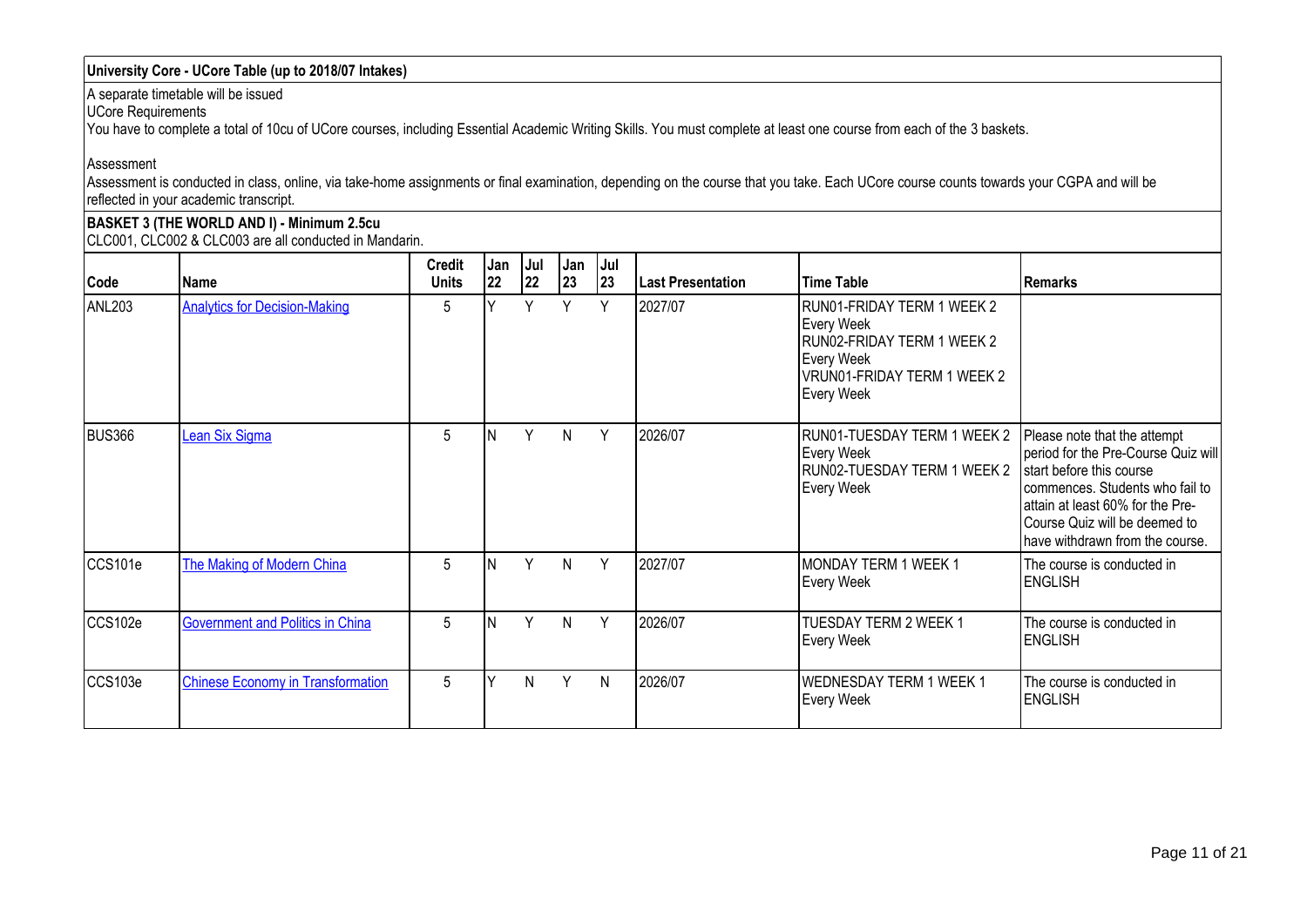| Code          | Name                                                                 | <b>Credit</b><br><b>Units</b> | Jan<br>22 | Jul<br>22    | Jan<br>23    | Jul<br>23    | Last Presentation | <b>Time Table</b>                                                                          | Remarks                                                                                                                                                                                                                                                                |
|---------------|----------------------------------------------------------------------|-------------------------------|-----------|--------------|--------------|--------------|-------------------|--------------------------------------------------------------------------------------------|------------------------------------------------------------------------------------------------------------------------------------------------------------------------------------------------------------------------------------------------------------------------|
| CCS104e       | <b>Chinese Society in Transition</b>                                 | 5                             | lΥ        | $\mathsf{N}$ | Y            | N            | 2026/07           | RUN01-THURSDAY TERM 2 WEEK<br>Every Week<br>RUN02-THURSDAY TERM 2 WEEK<br>-6<br>Every Week | The course is conducted in<br><b>ENGLISH</b>                                                                                                                                                                                                                           |
| CLC001        | Introduction to Confucius Thought (儒<br>家思想概论)                       | 5                             | IN.       | $\mathsf{N}$ | $\mathsf{N}$ | $\mathsf{N}$ | 2021/01           | <b>SATURDAY</b><br>Every Week                                                              | (1) 由于大学调整通选课,<br> CLC001将退出系统。2021年1<br> 月学期只供补考,无面授上<br> 课。 请留意这一重要变<br> 促。如果在2020年7月学期结<br>束前还未完<br>成CLC001的BACLS、BECCE同<br>学,将选修新的大学通选<br>课SCO121、SCO123和SCO221<br>。(2)从2019年1月学期入<br>学BACLS新生开始,将选<br>修SCO121、SCO123、SCO221<br>三科新大学中文通选课。具<br>体内容请参见网络介绍和链<br>接。 |
| <b>CLC002</b> | <b>Chinese Calligraphy &amp; Painting</b><br>Appreciation (中国书画艺术鉴赏) | 5                             | IN.       | $\mathsf{N}$ | $\mathsf{N}$ | $\mathsf{N}$ | 2021/01           | <b>SATURDAY</b><br>Every Week                                                              | 1) 从2021年7月学期开<br>始, CLC002将会退出系<br>此课的最后一次开课是<br>2021年1月学期。抓紧在2021<br>年1月的机会修读此课。如果<br>在2021年1月学期还未完<br>成CLC002的同学,将选修新<br>的大学中文通选<br>课SCO121、SCO123、SCO221<br>。2)从2019年1月学期入<br>学BACLS新生开始,将选<br>修SCO121、SCO123、SCO221<br>大学中文通选课。具体内容<br>请参见网络介绍和链接。                |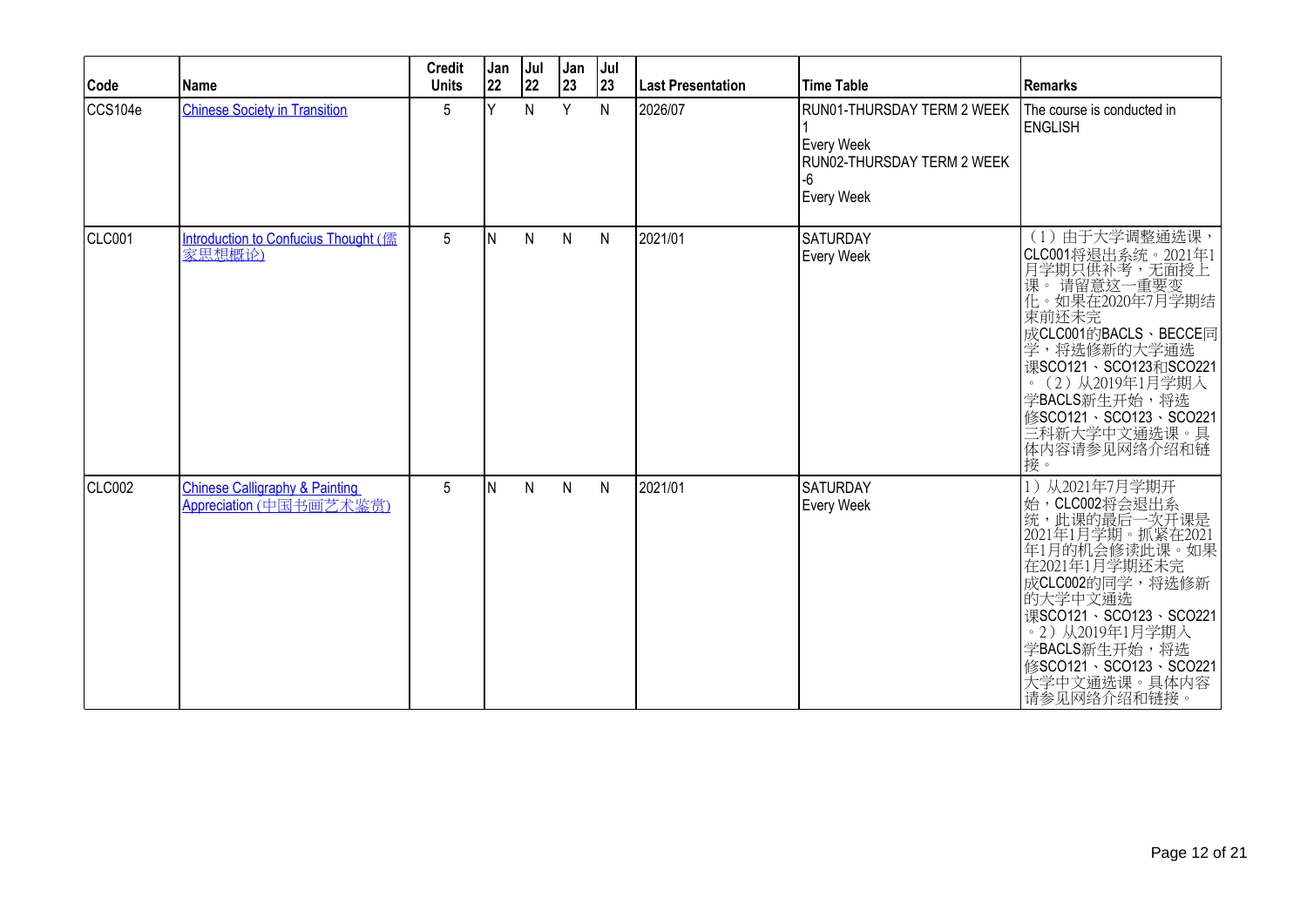| Code               | <b>Name</b>                                                                        | <b>Credit</b><br><b>Units</b> | Jan<br>22 | Jul<br>22    | Jan<br>23    | Jul<br>23    | <b>Last Presentation</b> | <b>Time Table</b>                            | <b>Remarks</b>                                                                                                                                                                                                                                                  |
|--------------------|------------------------------------------------------------------------------------|-------------------------------|-----------|--------------|--------------|--------------|--------------------------|----------------------------------------------|-----------------------------------------------------------------------------------------------------------------------------------------------------------------------------------------------------------------------------------------------------------------|
| CLC003             | Introduction to Communication (传播<br>学导论)                                          | 5                             | N         | $\mathsf{N}$ | $\mathsf{N}$ | $\mathsf{N}$ | 2021/01                  | <b>SATURDAY</b><br>Every Week                | 从2021年7月学期开<br>1)<br>始, CLC003将会退出系<br>统, 此课的最后一次开课是<br>2021年1月学期。请同学留意<br>这一重要变化。抓紧在2021<br>年1月的机会修读此课。如果<br>不修读, 必须选修新的大学<br>中文通选<br>课SCO121、SCO123、SCO221<br>。2) 从2019年1月学期入<br>学BACLS新生开始,将选<br>修SCO121、SCO123、SCO221<br>,<br> 大学中文通选课。具体内容<br> 请参见网络介绍和链接。 |
| <b>FLM101</b>      | <b>Introduction to Film Studies</b>                                                | 5                             | <b>V</b>  | Y            | Y            | Y            | 2026/07                  | <b>WEDNESDAY TERM 1 WEEK 1</b><br>Every Week | Final exam will be conducted via<br>e-exam mode.                                                                                                                                                                                                                |
| <b>FLM201</b>      | Film Genre: Understanding Types of<br>Film                                         | 5                             | Y         | Y            | Y            | Y            | 2026/07                  | THURSDAY TERM 1 WEEK 1<br>Every Week         |                                                                                                                                                                                                                                                                 |
| FLM251             | <b>Introduction to Animated Film</b>                                               | 5                             | v         | N.           | Y            | $\mathsf{N}$ | 2025/07                  | MONDAY TERM 1 WEEK 1<br>Every Week           |                                                                                                                                                                                                                                                                 |
| GSP <sub>151</sub> | <b>Introduction to Chinese Ceramics: New</b><br><b>Stone Age to Five Dynasties</b> | 5                             | N         | N            | $\mathsf{N}$ | $\mathsf{N}$ | 2020/07                  |                                              |                                                                                                                                                                                                                                                                 |
| GSP <sub>153</sub> | <b>Art Appreciation</b>                                                            | 5                             | v         | Y            | Y            | Y            | 2027/07                  | <b>THURSDAY</b><br>Every Week                | 75% compulsory attendance<br>required. All lessons are<br>conducted at NAFA on Thursday.<br>Multiple runs.                                                                                                                                                      |
| GSP155             | <b>Music Appreciation</b>                                                          | 5                             | Y         | Y            | Y            | Y            | 2027/07                  | MONDAY<br>Every Week                         | 75% compulsory attendance<br>required. All lessons are<br>conducted at NAFA. Multiple runs                                                                                                                                                                      |
| GSP157             | <b>Western Painting (Oil)</b>                                                      | 5                             | v         | Y            | Y            | Y            | 2027/07                  | WEDNESDAY<br>Every Week                      | 75% compulsory attendance<br>required. All lessons are<br>conducted at NAFA on<br>Wednesday. Multiple runs.                                                                                                                                                     |
| GSP159             | <b>Basic Principles and Practice of</b><br><b>Traditional Chinese Medicine</b>     | 5                             | N         | N            | N            | N            | 2019/07                  |                                              |                                                                                                                                                                                                                                                                 |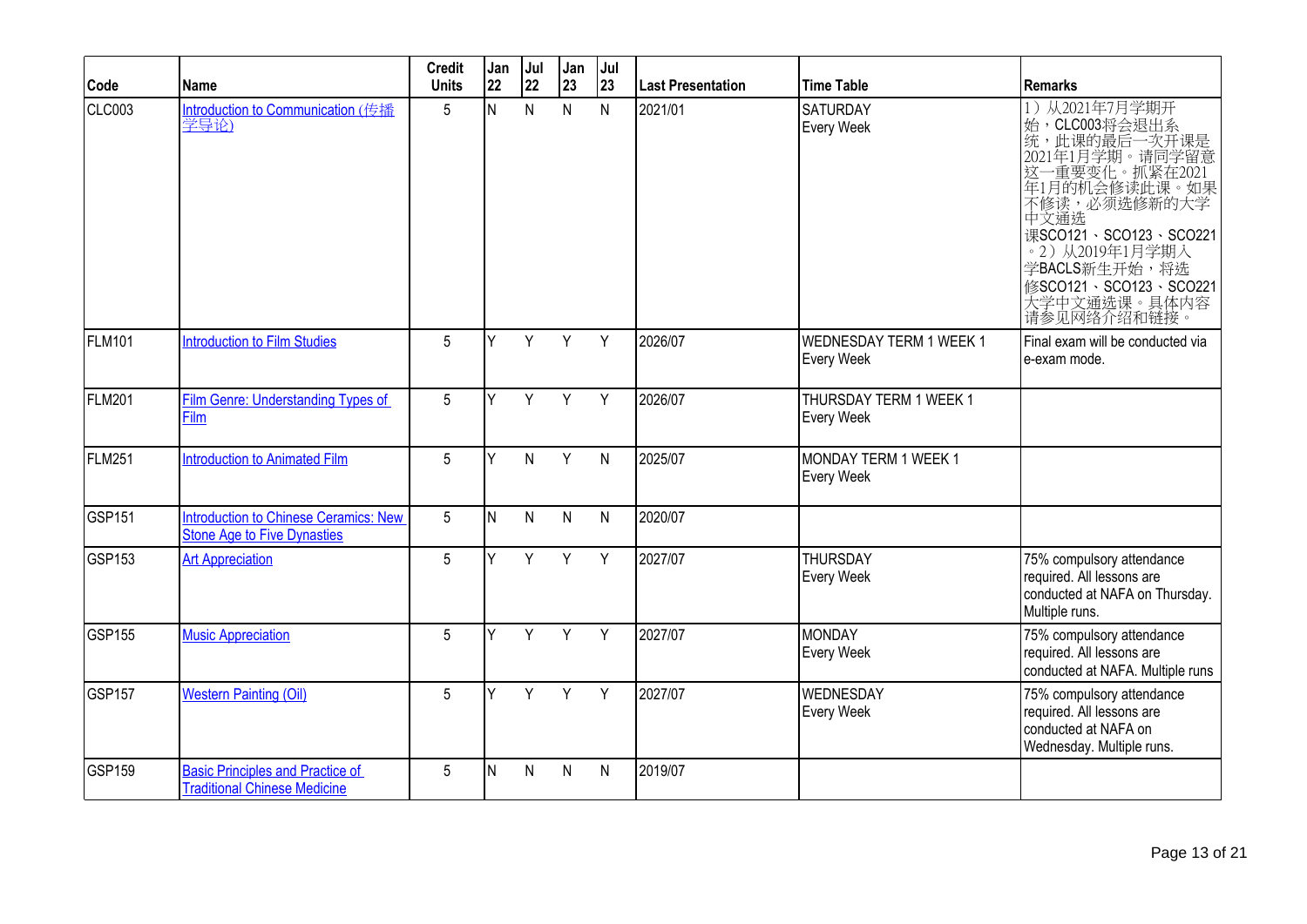| Code          | Name                                                             | <b>Credit</b><br><b>Units</b> | Jan<br>22 | Jul<br>22 | Jan<br>23 | Jul<br> 23 | Last Presentation | <b>Time Table</b>                                                                      | Remarks                                                                                                                                                                                                                    |
|---------------|------------------------------------------------------------------|-------------------------------|-----------|-----------|-----------|------------|-------------------|----------------------------------------------------------------------------------------|----------------------------------------------------------------------------------------------------------------------------------------------------------------------------------------------------------------------------|
| GSP163e       | <b>Introduction to Critical Media Literacy</b>                   | 2.50                          | Y         | Y         | Y         | Y          | 2024/07           | RUN01-TUESDAY TERM 1 WEEK 1<br>Every Week<br>RUN02-TUESDAY TERM 1 WEEK 1<br>Every Week | Students must complete a Pre-<br>Class Quiz (with THREE<br>attempts) and achieve a minimum<br>grade of 60% or they will deemed<br>to be withdrawn at the end of the<br>course.                                             |
| GSP165        | The Law and You                                                  | 2.50                          | Υ         | Y         | Y         | Y          | 2024/07           | RUN01-FRIDAY TERM 1 WEEK 1<br>Every Week<br>RUN02-FRIDAY TERM 1 WEEK 1<br>Every Week   | Students have THREE attempts<br>for Pre-Class Quiz and are<br>required to achieve a minimum<br>grade of 60%; otherwise, they will<br>be deemed WITHDRAWN from<br>the course.                                               |
| GSP169e       | <b>Religion in the Modern World</b>                              | 2.50                          | V         | Y         | Y         | Y          | 2025/07           | RUN01-FRIDAY TERM 2 WEEK 1<br>Every Week<br>RUN02-FRIDAY TERM 2 WEEK 1<br>Every Week   | Students must complete a Pre-<br>Class Quiz (with THREE<br>attempts) and achieve a minimum<br>grade of 60% or they will deemed<br>to be withdrawn at the end of the<br>course. Excluded Combination:<br>SSC <sub>251</sub> |
| GSP171e       | <b>Fundamentals of Intellectual Property</b><br>Law in Singapore | 2.50                          | ΙY.       | Y         | Y         | Y          | 2024/07           | <b>WEDNESDAY TERM 1 WEEK 1</b><br><b>Every Week</b>                                    | Students have THREE attempts<br>for Pre-Class Quiz and are<br>required to achieve a minimum<br>grade of 60%; otherwise, they will<br>be deemed WITHDRAWN from<br>the course.                                               |
| <b>GSP173</b> | <b>Elements of Conveyancing Practice</b>                         | 5                             | ΙN        | N         | N         | ${\sf N}$  | 2020/01           | FRIDAY TERM 2 WEEK 1<br><b>Every Week</b>                                              |                                                                                                                                                                                                                            |
| GSP175e       | <b>Technology and World Change</b>                               | 2.50                          | IN.       | N         | N         | N          | 2019/01           | <b>WEDNESDAY TERM 2 WEEK 1</b><br><b>Every Week</b>                                    | Students must complete a Pre-<br>Class Quiz (with THREE<br>attempts) and achieve a minimum<br>grade of 60% or they will deemed<br>to be withdrawn at the end of the<br>course.                                             |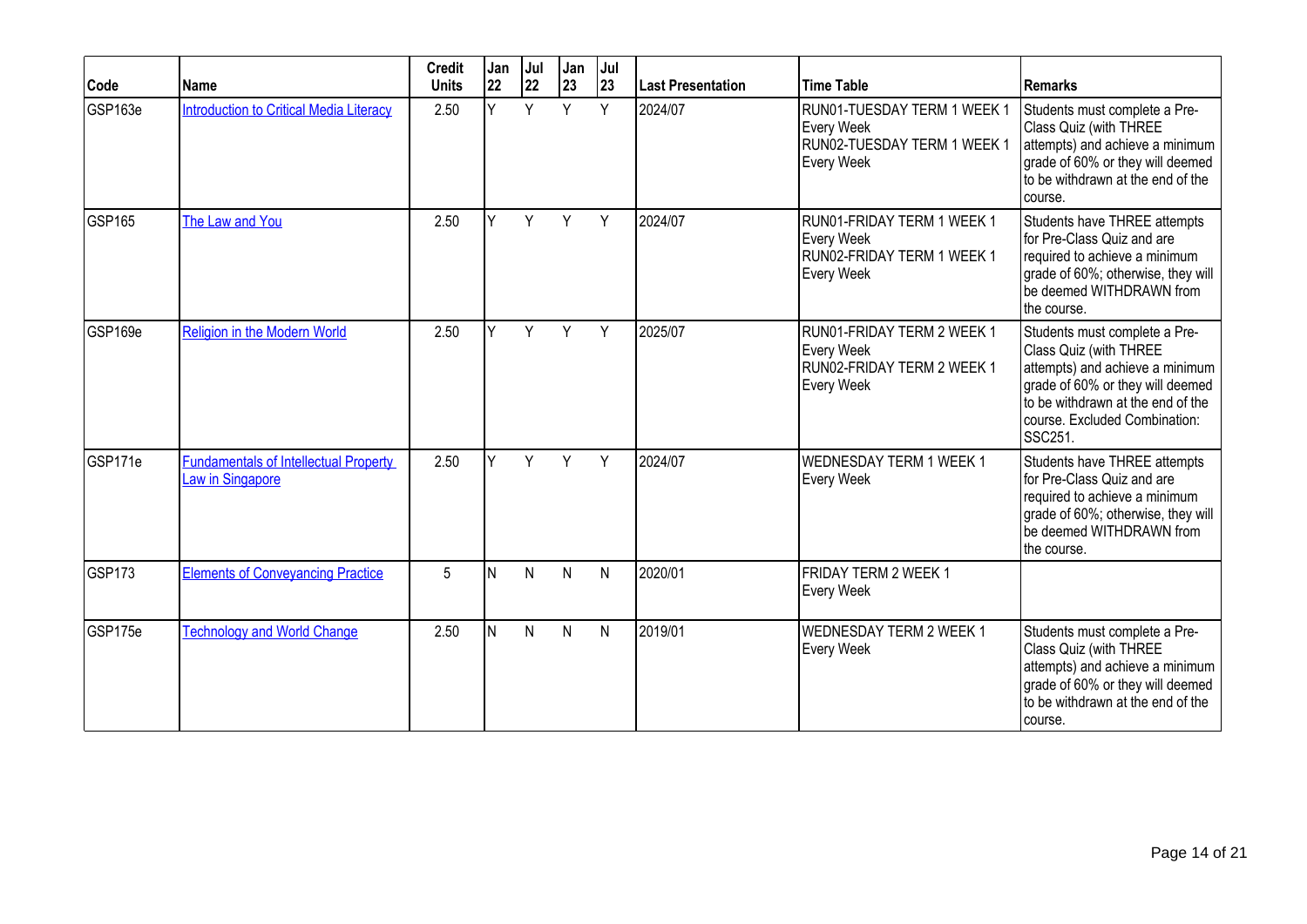| Code               | Name                                        | <b>Credit</b><br><b>Units</b> | Jan<br>22 | Jul<br>22 | Jan<br>23 | Jul<br> 23   | <b>Last Presentation</b> | <b>Time Table</b>                                                                    | Remarks                                                                                                                                                                                                                                                                 |
|--------------------|---------------------------------------------|-------------------------------|-----------|-----------|-----------|--------------|--------------------------|--------------------------------------------------------------------------------------|-------------------------------------------------------------------------------------------------------------------------------------------------------------------------------------------------------------------------------------------------------------------------|
| GSP177e            | <b>Fundamentals of Investing</b>            | 2.50                          | v         | Y         | Y         | Y            | 2026/07                  | RUN01-THURSDAY TERM 1 WEEK<br>Every Week<br>RUN02-THURSDAY TERM 1 WEEK<br>Every Week | Exclusion: BSFI & FIMS. Students<br>have THREE attempts for Pre-<br>Class Quiz and are required to<br>achieve a minimum grade of 60%;<br>otherwise, they will be deemed<br>WITHDRAWN from the course.                                                                   |
| GSP179             | <b>Abstract Art Appreciation</b>            | 5                             | Υ         | Y         | Y         | Y            | 2027/07                  | <b>TUESDAY</b><br>Every Week                                                         | 75% compulsory attendance<br>required. All lessons are<br>conducted at NAFA on Tuesdays.                                                                                                                                                                                |
| GSP <sub>181</sub> | <b>Contemporary Dance Appreciation</b>      | 5                             | v         | Y         | Y         | Y            | 2027/07                  | RUN01-TUESDAY<br>Every Week<br>RUN02-TUESDAY<br>Every Week                           | 75% compulsory attendance<br>required. All lessons are<br>conducted at NAFA on Tuesdays.<br>Multiple runs.                                                                                                                                                              |
| GSP <sub>183</sub> | <b>Volunteer Resource Management</b>        | 2.50                          | IN.       | N         | N         | $\mathsf{N}$ | 2024/07                  | <b>WEDNESDAY TERM 2 WEEK 1</b><br>Every Week                                         | Students must complete a Pre-<br>Class Quiz (with THREE<br>attempts) and achieve a minimum<br>grade of 60% or they will deemed<br>to be withdrawn at the end of the<br>course. Attendance is compulsory.                                                                |
| GSP185e            | <b>Recruitment and Selection (Practice)</b> | 2.50                          |           | Y         | Y         | Y            | 2026/07                  | THURSDAY TERM 2 WEEK 1<br>Every Week                                                 | Students must complete a Pre-<br>Class Quiz (with THREE<br>attempts) and achieve a minimum<br>grade of 60% or they will deemed<br>to be withdrawn at the end of the<br>course. Attendance is compulsory.<br><b>Excluded Combination for</b><br>students reading HRM217e |
| GSP187e            | Performance Management (Practice)           | 2.50                          |           | Y         | Y         | Y            | 2026/07                  | TUESDAY TERM 1 WEEK 1<br>Every Week                                                  | Students must complete a Pre-<br>Class Quiz (with THREE<br>attempts) and achieve a minimum<br>grade of 60% or they will deemed<br>to be withdrawn at the end of the<br>course. Attendance is compulsory.<br><b>Excluded Combination for</b><br>students reading HRM323  |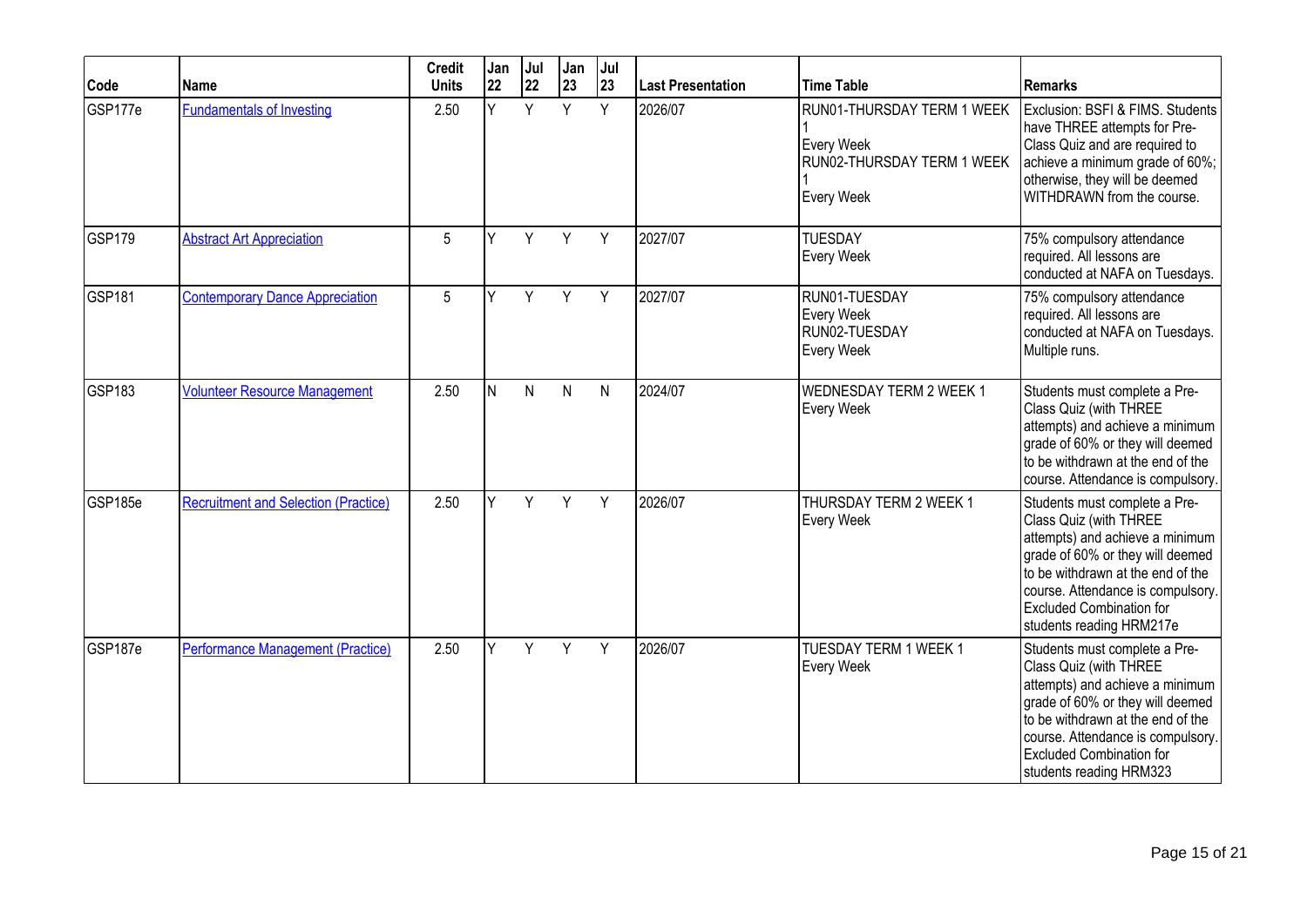| Code          | Name                                                        | <b>Credit</b><br><b>Units</b> | Jan<br>22 | Jul<br>22 | Jan<br>23    | Jul<br>23    | Last Presentation | <b>Time Table</b>                     | <b>Remarks</b>                                                                                                                                                                                                                                                                                                     |
|---------------|-------------------------------------------------------------|-------------------------------|-----------|-----------|--------------|--------------|-------------------|---------------------------------------|--------------------------------------------------------------------------------------------------------------------------------------------------------------------------------------------------------------------------------------------------------------------------------------------------------------------|
| GSP301PEK     | <b>Overseas Study Mission (China-</b><br>Beijing)           | 5                             | N         | N         | N            | N            | 2017/01           | WEDNESDAY TERM 1 WEEK 1<br>Every Week | Students should have at least C6<br>in "O" level Chinese. Students<br>must complete an online Pre-<br>Class Quiz and must achieve a<br>minimum grade of 60% or be<br>deemed WITHDRAWN from the<br>course. Students may apply to the<br>Dorothy Cheung Memorial Fund<br>for some financial support for the<br>trip. |
| GSP301SGN     | <b>Overseas Study Mission (Vietnam-Ho</b><br>Chi Minh City) | 5                             | IN.       | N         | $\mathsf{N}$ | $\mathsf{N}$ | 2026/07           | WEDNESDAY TERM 1 WEEK 1<br>Every Week | Students must complete an online<br>Pre-Class Quiz and must achieve<br>a minimum grade of 60% or be<br>deemed WITHDRAWN from the<br>course. Students may apply to the<br>Dorothy Cheung Memorial Fund<br>for some financial support for the<br>trip.                                                               |
| GSP301TYO     | <b>Overseas Study Mission (Japan-Tokyo)</b>                 | 5                             | N         | N         | N            | N            | 2026/07           | WEDNESDAY TERM 1 WEEK 1<br>Every Week | Students must complete an online<br>Pre-Class Quiz and must achieve<br>a minimum grade of 60% or be<br>deemed WITHDRAWN from the<br>course.                                                                                                                                                                        |
| <b>HRM255</b> | <b>Tripartite Relations in Singapore</b>                    | 5                             | lN.       | N         | N            | $\mathsf{N}$ | 2020/07           | THURSDAY TERM 1 WEEK 1<br>Every Week  | WSQ certificate will not be issued<br>as the existing WSQ framework<br>has been migrated to the new<br>Skills Framework. Enrolment<br>preference will be given to BHRM,<br><b>BHRM</b> with Military/Security<br>Studies students in their final<br>semester of study.                                             |
| <b>HRM257</b> | <b>Labour and Manpower Policies in</b><br><b>Singapore</b>  | 5                             | Y         | N         | Y            | $\mathsf{N}$ | 2027/07           | THURSDAY TERM 1 WEEK 1<br>Every Week  | Enrolment preference will be<br>given to BHRM and BHRM with<br>Military/Security Studies students<br>in their final semester of study.                                                                                                                                                                             |
| MLL219e       | <b>Islam and the Malays</b>                                 | 5                             | N         | Y         | N            | Y            | 2024/07           | MONDAY TERM 2 WEEK 1<br>Every Week    | None                                                                                                                                                                                                                                                                                                               |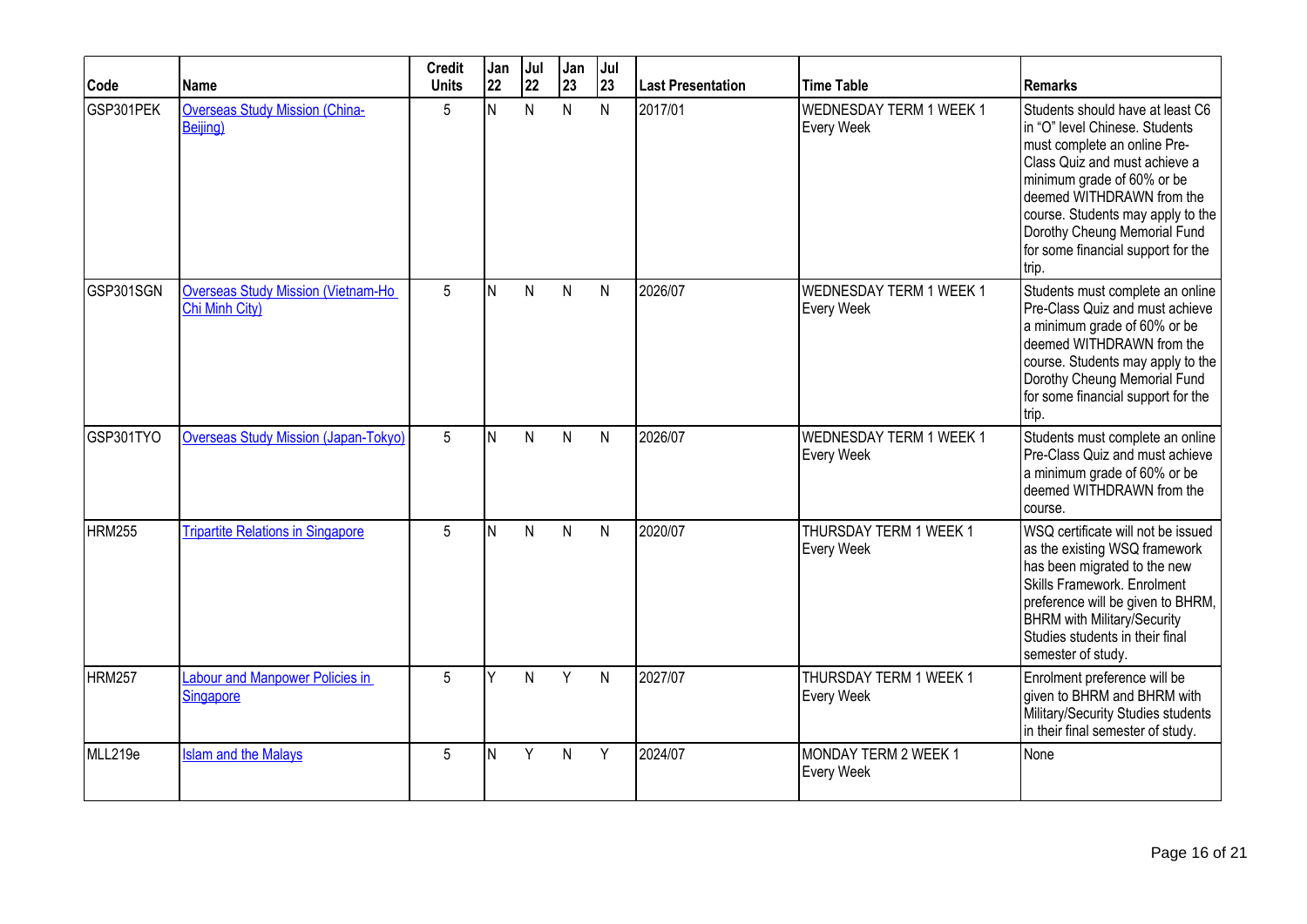| Code    | Name                                               | <b>Credit</b><br><b>Units</b> | Jan<br>22 | Jul<br> 22 | Jan<br>23 | Jul<br> 23 | <b>Last Presentation</b> | <b>Time Table</b>                            | <b>IRemarks</b>                                                                                                                                                                                                                               |
|---------|----------------------------------------------------|-------------------------------|-----------|------------|-----------|------------|--------------------------|----------------------------------------------|-----------------------------------------------------------------------------------------------------------------------------------------------------------------------------------------------------------------------------------------------|
| OEL304  | <b>Overseas Experiential Learning</b><br>(Beijing) | 5                             |           | N          | N         | N          | 2023/07                  | <b>WEDNESDAY TERM 1 WEEK 1</b><br>Every Week | Recoded from GSP301PEK.<br><b>Excluded Combination:</b><br>GSP301PEK                                                                                                                                                                          |
| SSC109e | <b>Introduction to Social Sciences</b>             | 5                             | 'N        | N          | N.        | N          | 2020/07                  | MONDAY TERM 1 WEEK 1<br>Every Week           | For students in Communication,<br>Psychology and Sociology please<br>be reminded that you are required<br>to take only the requisite number<br>of credit units of SSC courses<br>from the compulsory basket.<br>Excluded combination: HBC101. |
| SSC111e | <b>The Moral Compass</b>                           | 5                             | N         | N          | N.        | N          | 2018/07                  | MONDAY TERM 2 WEEK 1<br>Every Week           | For students in Communication,<br>Psychology and Sociology please<br>be reminded that you are required<br>to take only the requisite number<br>of credit units of SSC courses<br>from the compulsory basket.                                  |

# **Retired/Replaced List**

| Code     | <b>Name</b>                            | <b>Credit</b><br><b>Units</b> | <b>Status</b> | <b>Effective From</b><br><b>Semester</b> | <b>Remarks</b>                                              |
|----------|----------------------------------------|-------------------------------|---------------|------------------------------------------|-------------------------------------------------------------|
| AAZS306  | Shakespeare: Text and<br>Performance   | 20                            | Replaced      |                                          | Replaced by AAZS3061 and<br>AAZS3062 (All Intakes)          |
| AAZS3061 | Shakespeare: Text and<br>Performance 1 | 10                            | Retired       |                                          | Replaced by ELT370( All Intakes)                            |
| AAZS3062 | Shakespeare: Text and<br>Performance 2 | 10                            | Retired       |                                          | Replaced by ELT370( All Intakes)                            |
| AAZS316  | The Nineteenth-Century<br>Novel        | 20                            | Replaced      |                                          | Accepted in place of AAZS3161 and<br>AAZS3162 (All Intakes) |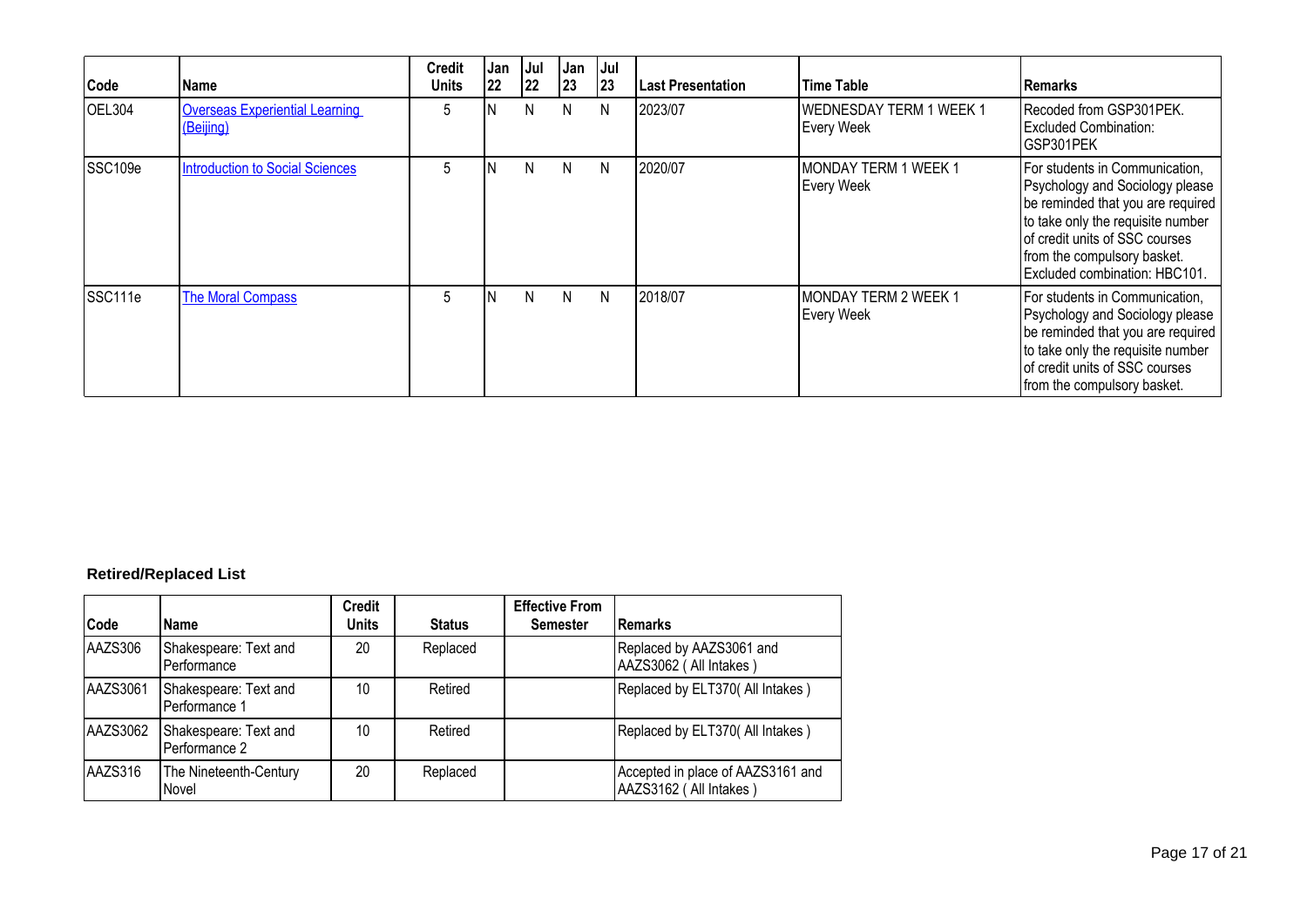| Code     | <b>Name</b>                                                                               | <b>Credit</b><br><b>Units</b> | <b>Status</b> | <b>Effective From</b><br><b>Semester</b> | <b>Remarks</b>                                          |
|----------|-------------------------------------------------------------------------------------------|-------------------------------|---------------|------------------------------------------|---------------------------------------------------------|
| AAZS3161 | The Nineteenth-Century<br>Novel: Realisms                                                 | 10                            | Retired       |                                          | (All Intakes)                                           |
| AAZS3162 | The Nineteenth-Century<br>Novel: Identities                                               | 10                            | Retired       | 2011/01                                  |                                                         |
| ASZ220   | Professional English Writing                                                              | 10                            | Retired       | 2011/07                                  | All intakes                                             |
| AZS103   | An Introduction to the<br><b>Humanities</b>                                               | 20                            | Replaced      |                                          | Replaced by AZS1031 and AZS1032 (<br>All Intakes)       |
| AZS1031  | An Introduction to the<br>Humanities 1                                                    | 10                            | Retired       |                                          | (All Intakes)                                           |
| AZS1032  | An Introduction to the<br>Humanities 2                                                    | 10                            | Retired       |                                          | (All Intakes)                                           |
| AZS120   | Arts: An Introduction to<br>Literature, Thought and<br>Society in Britain 1850-1890       | 10                            | Replaced      |                                          | Accepted in place of AZS103 ( All<br>Intakes)           |
| AZS210   | Approaching Literature                                                                    | 20                            | Replaced      |                                          | Replaced by AZS2101 and AZS2102 (<br>All Intakes        |
| AZS2101  | Approaching Literature: The<br>Realist Novel; Romantic<br>Writings                        | 10                            | Retired       |                                          | Accepted in place of ELT205 and<br>ELT261( All Intakes) |
| AZS2102  | Approaching Literature:<br>Literature and Gender;<br>Shakespeare and Aphra<br><b>Behn</b> | 10                            | Retired       |                                          | Replaced by ELT203 & ELT207( All<br>Intakes)            |
| AZS212   | The Nineteenth-Century<br>Novel and Its Legacy                                            | 20                            | Replaced      |                                          | Accepted in place of AAZS316 ( All<br>Intakes)          |
| AZS295   | Homer: Poetry and Society                                                                 | 10                            | Retired       |                                          | Retired(All Intakes)                                    |
| AZS300   | Twentieth-Century<br>Literature: Texts and<br><b>Debates</b>                              | 20                            | Replaced      |                                          | Replaced by AZS3001 and AZS3002(<br>All Intakes)        |
| AZS3001  | <b>Twentieth-Century</b><br>Literature: Aestheticism and<br>Modernism                     | 10                            | Retired       |                                          | (All Intakes)                                           |
| AZS3002  | Twentieth-Century<br>Literature: The Popular and<br>The Canonical                         | 10                            | Retired       | 2011/01                                  |                                                         |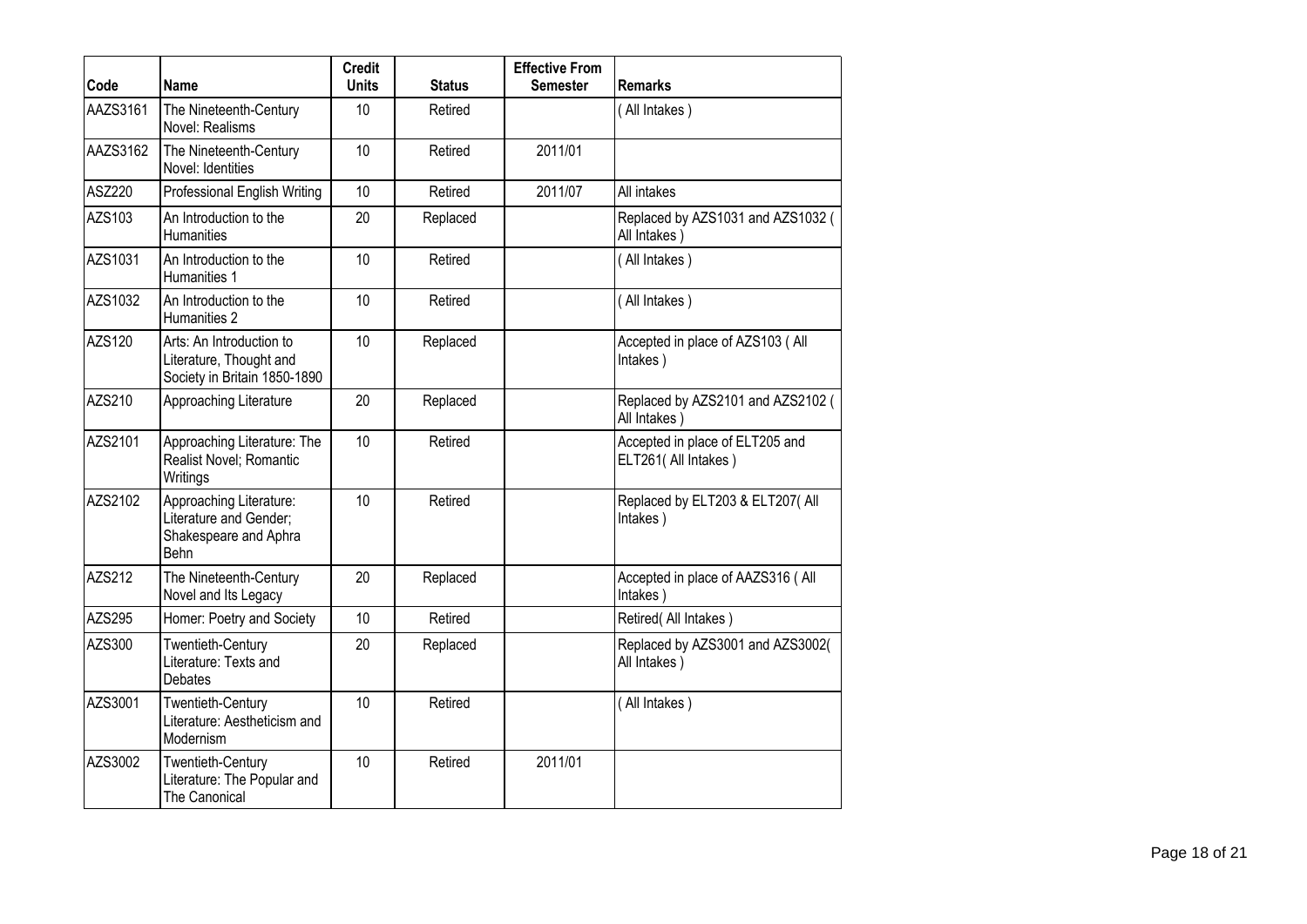| Code               | <b>Name</b>                                                              | <b>Credit</b><br><b>Units</b> | <b>Status</b> | <b>Effective From</b><br><b>Semester</b> | <b>Remarks</b>                                 |
|--------------------|--------------------------------------------------------------------------|-------------------------------|---------------|------------------------------------------|------------------------------------------------|
| AZS319             | Literature in the Modern                                                 | 20                            |               |                                          |                                                |
|                    | World                                                                    |                               | Replaced      |                                          | Accepted in place of AZS300( All<br>Intakes)   |
| AZS361             | Shakespeare                                                              | 10                            | Replaced      |                                          | Accepted in place of AAZS306 (All<br>Intakes)  |
| <b>AZS421</b>      | Post-Colonial Literature in<br>English                                   | 10                            | Replaced      |                                          | Accepted in place of AZS430 (All<br>Intakes)   |
| AZS430             | Post-Colonial Literatures in<br>English: Readings and<br>Interpretations | 10                            | Retired       |                                          | Replaced by ELT499 or ELG499(All<br>Intakes)   |
| <b>AZS431</b>      | Post-Colonial Literatures in<br>English (Asia-Pacific<br>Version)        | 10                            | Retired       |                                          | Replaced by ELT301 and ELT303( All<br>Intakes) |
| CTI107             | <b>Understanding English</b><br>Grammar                                  | 5                             | Retired       | 2014/07                                  |                                                |
| <b>ELG203</b>      | Changing English                                                         | 5                             | Retired       | 2015/07                                  |                                                |
| <b>ELG205</b>      | Using English                                                            | 5                             | Replaced      | 2015/01                                  | <b>ELG215</b>                                  |
| <b>ELG215</b>      | Language Use:<br>Sociolinguistics and<br>Discourse                       | 5                             | Replaced      | 2016/07                                  | <b>ELG217</b>                                  |
| ELG <sub>251</sub> | Learning English                                                         | 5                             | Retired       | 2012/07                                  |                                                |
| <b>ELG253</b>      | Redesigning English                                                      | 5                             | Retired       | 2012/07                                  |                                                |
| <b>ELG367</b>      | Syntax                                                                   | 5                             | Retired       | 2021/07                                  |                                                |
| <b>ELT203</b>      | Shakespeare, Aphra Behn<br>and the Canon                                 | 5                             | Retired       | 2013/01                                  |                                                |
| <b>ELT205</b>      | The Realist Novel                                                        | 5                             | Retired       | 2012/07                                  |                                                |
| <b>ELT207</b>      | Literature and Gender                                                    | 5                             | Retired       | 2013/01                                  |                                                |
| <b>ELT251</b>      | Film Art                                                                 | 5                             | Retired       | 2016/01                                  |                                                |
| <b>ELT261</b>      | <b>Romantic Writings</b>                                                 | 5                             | Retired       | 2012/07                                  |                                                |
| <b>ELT301</b>      | Post-Colonial Writings from<br>India and Australia                       | 5                             | Retired       | 2013/01                                  |                                                |
| ELT303e            | Post-Colonial Writings from<br>Singapore and Malaysia                    | 5                             | Retired       | 2013/01                                  |                                                |
| <b>ELT370</b>      | Shakespeare on Film                                                      | 5                             | Replaced      | 2017/01                                  | <b>FLM355</b>                                  |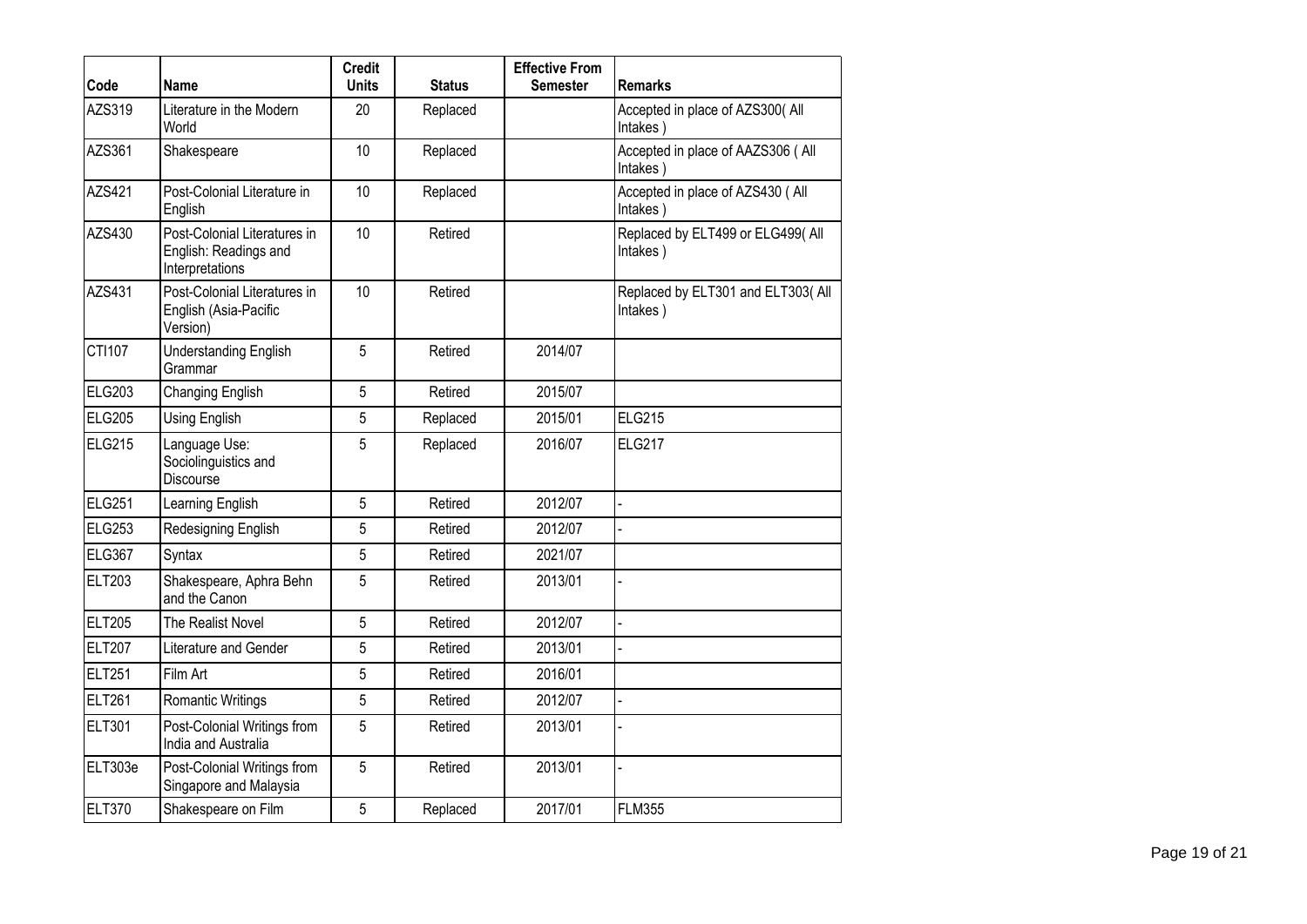| Code          | <b>Name</b>                                                  | <b>Credit</b><br><b>Units</b> | <b>Status</b> | <b>Effective From</b><br><b>Semester</b> | <b>Remarks</b>                                           |
|---------------|--------------------------------------------------------------|-------------------------------|---------------|------------------------------------------|----------------------------------------------------------|
| <b>ELT373</b> | Film and Gender                                              | 5                             | Replaced      | 2016/07                                  | <b>FLM357</b>                                            |
| ELT378e       | The Eighteenth-Century<br>Novel                              | 5                             | Retired       | 2021/07                                  |                                                          |
| <b>ESZ311</b> | Modern English: Description,<br>Structure and Use            | 20                            | Retired       |                                          | Replaced by ESZ3111 and ESZ3112(<br>All Intakes)         |
| ESZ3111       | Modern English: Phonetics<br>and Phonology                   | 10                            | Retired       |                                          | (All Intakes)                                            |
| ESZ3112       | Modern English: Morphology<br>and Syntax                     | 10                            | Retired       |                                          | Replaced by ELG365 and ELG367( All<br>Intakes)           |
| ESZ393        | Psycholinguistics                                            | 10                            | Retired       |                                          | Replaced by ELG361 and ELG363( All<br>Intakes)           |
| <b>EZS227</b> | Language and<br>Communication in Society:<br>An Introduction | 10                            | Replaced      |                                          | Accepted in place of AZS103 ( All<br>Intakes)            |
| <b>EZS300</b> | English Language and<br>Literacy                             | 20                            | Retired       |                                          | Accepted in place of EZS3011 and<br>EZS3012(All Intakes) |
| <b>EZS301</b> | The Art of English                                           | 20                            | Replaced      |                                          | Replaced by EZS3011 and EZS3012 (<br>All Intakes)        |
| EZS3011       | The Art of English: Everyday<br>Creativity                   | 10                            | Retired       |                                          | (All Intakes)                                            |
| EZS3012       | The Art of English: Literary<br>Creativity                   | 10                            | Retired       |                                          | (All Intakes)                                            |
| EZS318        | Structure of Modern English                                  | 20                            | Replaced      |                                          | Accepted in place of ESZ311 ( All<br>Intakes)            |
| <b>EZS399</b> | English in New Cultural<br>Contexts                          | 10                            | Retired       |                                          | Replaced by ELG353 and ELG355( All<br>Intakes)           |
| FLM355e       | Shakespeare on Film                                          | 5                             | Replaced      | 2019/07                                  | <b>FLM363</b>                                            |
| FLM357e       | Film and Gender                                              | 5                             | Retired       | 2019/01                                  | nil                                                      |
| SSC101e       | <b>Communication: Principles</b><br>and Practice             | 5                             | Retired       |                                          | (All Intakes)                                            |
| SSC103e       | The Critique and Evaluation<br>of Discourse                  | 5                             | Retired       |                                          | (All Intakes)                                            |
| <b>UZS210</b> | The English Language: Past,<br><b>Present and Future</b>     | 20                            | Replaced      |                                          | Replaced by UZS2101 and UZS2102 (<br>All Intakes)        |